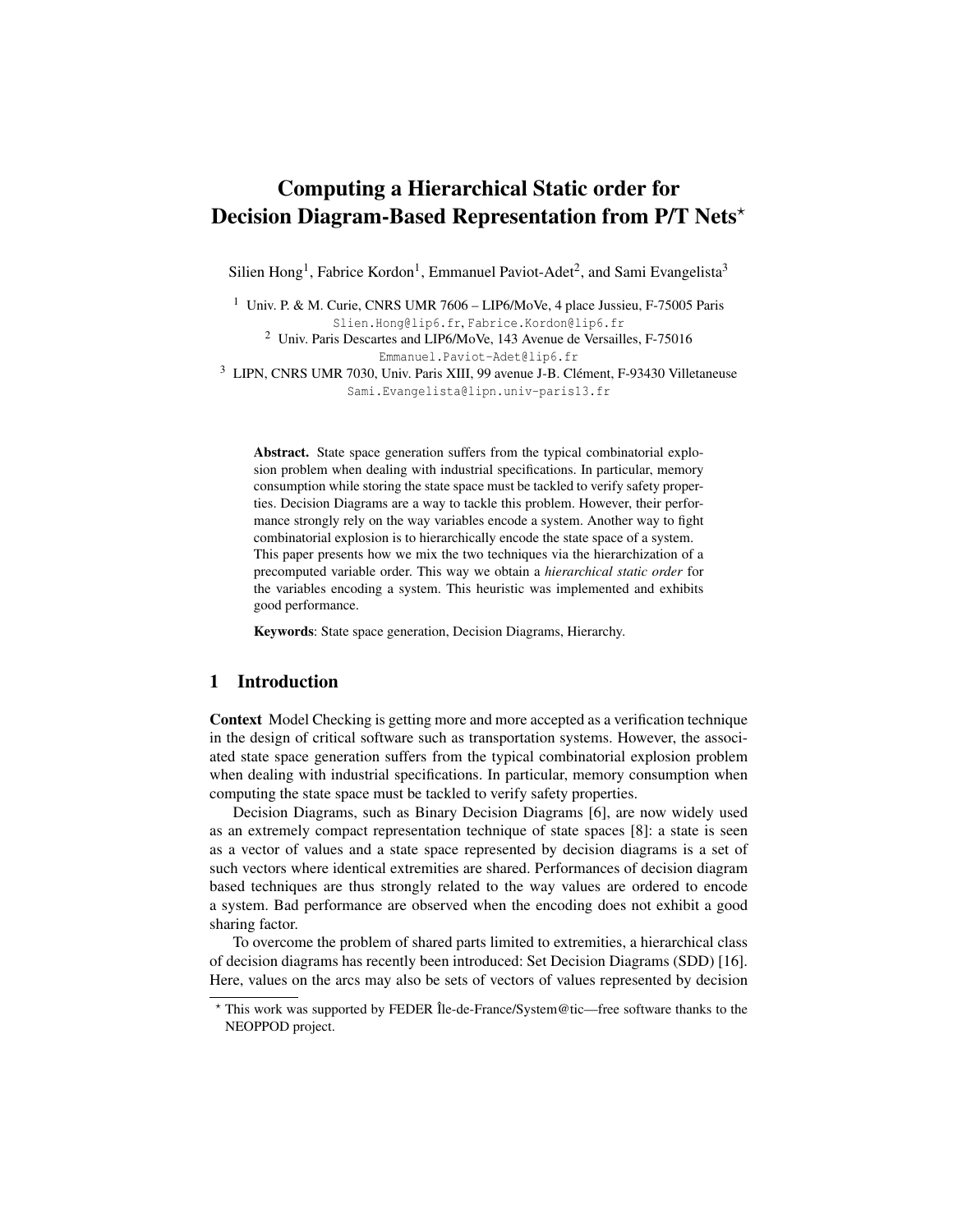diagrams (and recursively we can have vectors of vectors of... of values), defining a *hierarchical structure*. This way, sub-structures are also shared, the same way the extremities are, allowing more compression. An application to the philosopher problem shows an impressive compression ratio [18].

Problem Since finding the variable order with the best sharing factor is an NP-complete problem [3], many heuristics have been proposed (see [27] for a survey).

Variable ordering problem can be *static* (the order is computed before the state space enumeration) or *dynamic* (the order is adapted during the state space enumeration). This work focus on static variable ordering only.

When dealing with hierarchy, the problem is to find a hierarchical structure where sub-structures can be shared. No work has been done, to the best of our knowledge, concerning the definition of heuristics in such a context.

Contribution This paper proposes ways to order variables in a hierarchical way. To do so, we reuse heuristics for non-hierarchical decision diagrams to hierarchical ones. Our heuristic deals with P/T net because they provide easy ways to exploit their structure.

Experiments and measures show that the hierarchical version of the order performs better than the flat one in most cases.

Structure of the paper Section 2 details our objective and refers to some related works. Then, Section 3 introduces the main definitions we use in the paper. Section 4 describes our approach and its performances before some concluding remarks in Section 5.

# 2 Objectives and Related Work

Context Historically, Decision Diagrams were first used to encode models for boolean formulæ via Binary Decision Diagrams [6] (BDDs). Therefore, variables have boolean values in this structure.

In BDDs, each variable in a vector is represented by a node and its value labels an arc connecting the node to its successor in the vector as shown in Figure 1(a). A terminal node (terminal for short) is added to the end of the structure. All root nodes are shared, all identical terminal structures are shared and all nodes have distinct labels on their outgoing arcs. These features ensure a canonical representation of the vectors: i.e. no vector can be represented more than once.

Since BDDs has been successfully used in model checking (SMV [15] and VIS [5] model checkers), numerous kinds of decision diagrams have been developed and employed in this domain. Let us cite Interval Decision Diagram – IDDs [29] – where variables values are intervals (used in DSSZ-MC [20], a model checker for P/T nets<sup>4</sup>), Multi-valued Decision Diagram – MDDs [25] – where variables values are integers (used in SMART [13]), Set Decision Diagrams – SDDs [16] – that use integers as

<sup>4</sup> see definition 3.1.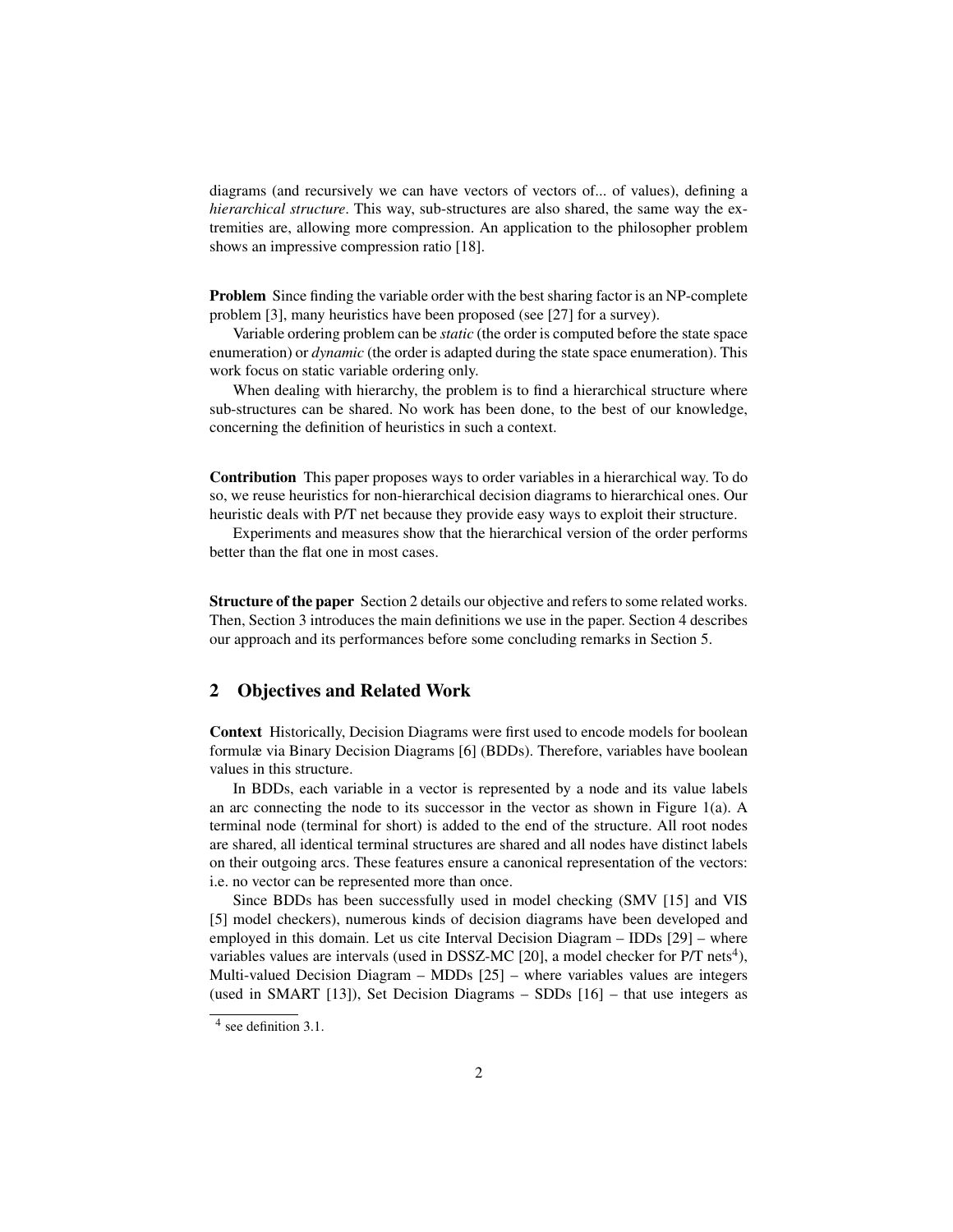variables values and introduce hierarchy (used in the ITS [30] model checker) and sigmaDD [7], an instantiation of SDDs to represent terms in term-writing area. Decision diagrams have also been extended to associate values to each vector (MDDs and Algebraic Decision Diagrams [2]). We do not consider such extensions in this work.



Fig. 1. Encoding the initial state of a system with BDD and SDD

Let us now illustrate why hierarchy is a potentially powerful feature. Figure 1 depicts two Decision Diagrams based representation of the boolean formula  $u \wedge \overline{v} \wedge w \wedge v$ *x*¯∧*y*∧*z*¯. Figure 1(a) is BDD based, while Figure 1(b) is SDD based. Since values of pairs of variables  $(u, v), (w, x), (y, z)$  are the same, they can be shared. This is done in Figure 1(b) by adding the sub-structure with variables *a* and *b*. This second structure is more compact that the first one. Let us note that the two terminal nodes are not merged to ease readability of the figure, but should be, as it is in memory.

Contribution To the best of our knowledge, no work has been done to automatically define a hierarchical structure. Such structures are now either defined manually, or directly encoded in higher level formalism such as ITS [30].

Since sub-structures are shared in SDD, we aim at finding parts of the model (in our case P/T nets) that are partially identical thanks to structural analysis. A hierarchical structure is then defined to hierarchically organize these parts.

In this paper, we propose an heuristic reusing an existing variable order to build hierarchical clusters to be encoded using SDD (see Section 4). The existing variable order we use in input of our heuristic can be computed by state of the art algorithms. We observe that, in most cases, hierarchization provides good results.

State of the Art Heuristics to compute variable order to optimize decision diagrams encoding have been studied in several works [27]. Among them, let us report the two following ones, for which an implementation is available.

FORCE [1] computes the forces acting upon each variable and move them in the corresponding direction. In the context of P/T nets, this corresponds to minimizing the distance between places linked to the same transition. The "average position" of places (e.g. their center of gravity) is recursively computed until stabilization of the algorithm.

The DSSZ-MC model checker for ordinary P/T net, based on Interval Decision Diagrams proposes another heuristic: NAO99 [20]. It exploits the net structure to associate a weight to places and then uses it to compute the variable order.

So far, no heuristic exploiting hierarchical order has been proposed.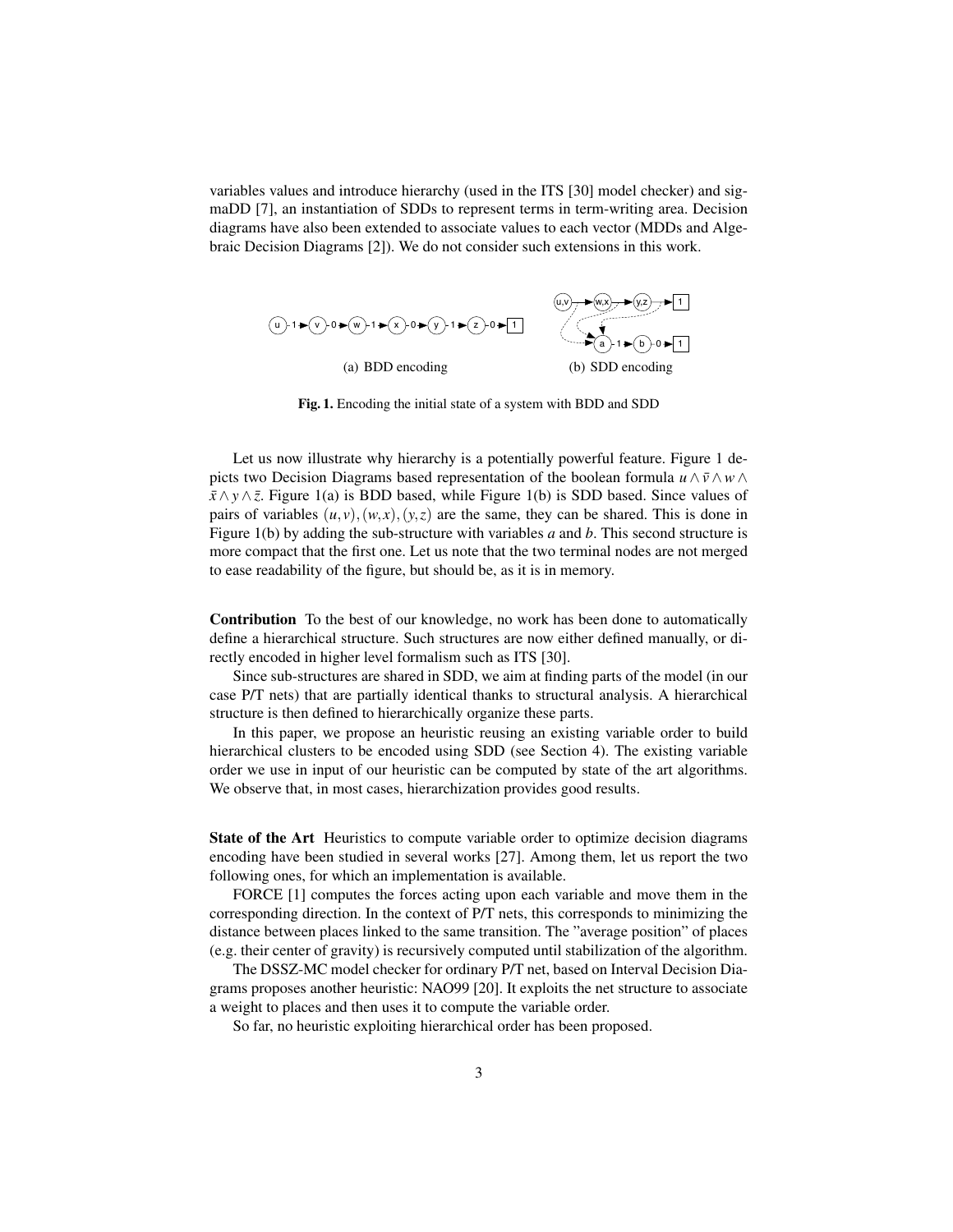# 3 Preliminary Definitions

This section first recalls the definition of Petri Nets and SDD. Then, it introduces the notions we use to describe our hierarchization algorithm.

#### 3.1 P/T nets

P/T nets stands for Place/Transition nets (also known as Petri nets). They are one of the numerous models used to describe parallelism.

**Definition 1** (P/T nets). A P/T net *is a 4-tuple N* =  $\langle P, T, Pre, Post \rangle$  *where:* 

- *P is a finite set of places,* •
- $\overline{P}$  *T* is a finite set of transitions (with  $P \cap T = ∅$ ),
- $Pre : P \times T \to \mathbb{N}$  *(resp. Post* :  $P \times T \to \mathbb{N}$ *) is the precondition (resp. postcondition) function.*

*A* marking *M* of *N* is a function associating an integer to each place:  $M : P \to \mathbb{N}$ . *The* initial marking *is denoted M*0*.*

*The firing of a transition t changes the marking*  $M_1$  *<i>into a new marking*  $M_2$  *(denoted*  $M_1[t > M_2):$ **P1**

- *t can be fired iff* ∀*p* ∈ *P*,*Pre*(*p*,*t*) ≤ *M*1(*p*)*,*
- $-Vp ∈ P, M_2(p) = M_1(p) + Post(p,t) Pre(p,t).$ **T4**



Fig. 2. A simple P/T net

A P/T net is thus a bipartite graph where vertices are places and transitions. Places are depicted by circles (the one of Figure 2 has five places *P*1,*P*2,*P*3, *P*<sup>4</sup> and *P*5), transitions by rectangles (the one of Figure 2 has five transitions  $T_1, T_2, T_3, T_4$  and  $T_5$ ), and an arc is drawn between a place (resp. transition) and a transition (resp. place) iff the precondition (resp. postcondition) function associates a non null value to the couple. 1 is assumed when no value is associated to arcs in Figure 2). A marking is depicted by black dots in places (in Figure 2 the initial marking of place  $P_1$  is 1).

*Note 1 (Successor and predecessor sets).* These notations are used later in the paper. The successor set of a place *p* (resp. transition *t*) is denoted  $p^{\bullet} = \{t \mid Pre(p, t) \geq 1\}$ (resp.  $t^{\bullet} = \{t \mid Post(p, t) \ge 1\}$ ). The predecessor function is defined accordingly:  $\bullet$   $p = \{t \mid Post(p, t) \ge 1\}$  and  $\bullet$   $t = \{t \mid Pre(p, t) \ge 1\}$ . Those notations are extended to sets of nodes  $S \subseteq P \cup T$ :  $S^{\bullet} = \bigcup_{s \in S} s^{\bullet}$  and  $^{\bullet}S = \bigcup_{s \in S} \bullet s$ .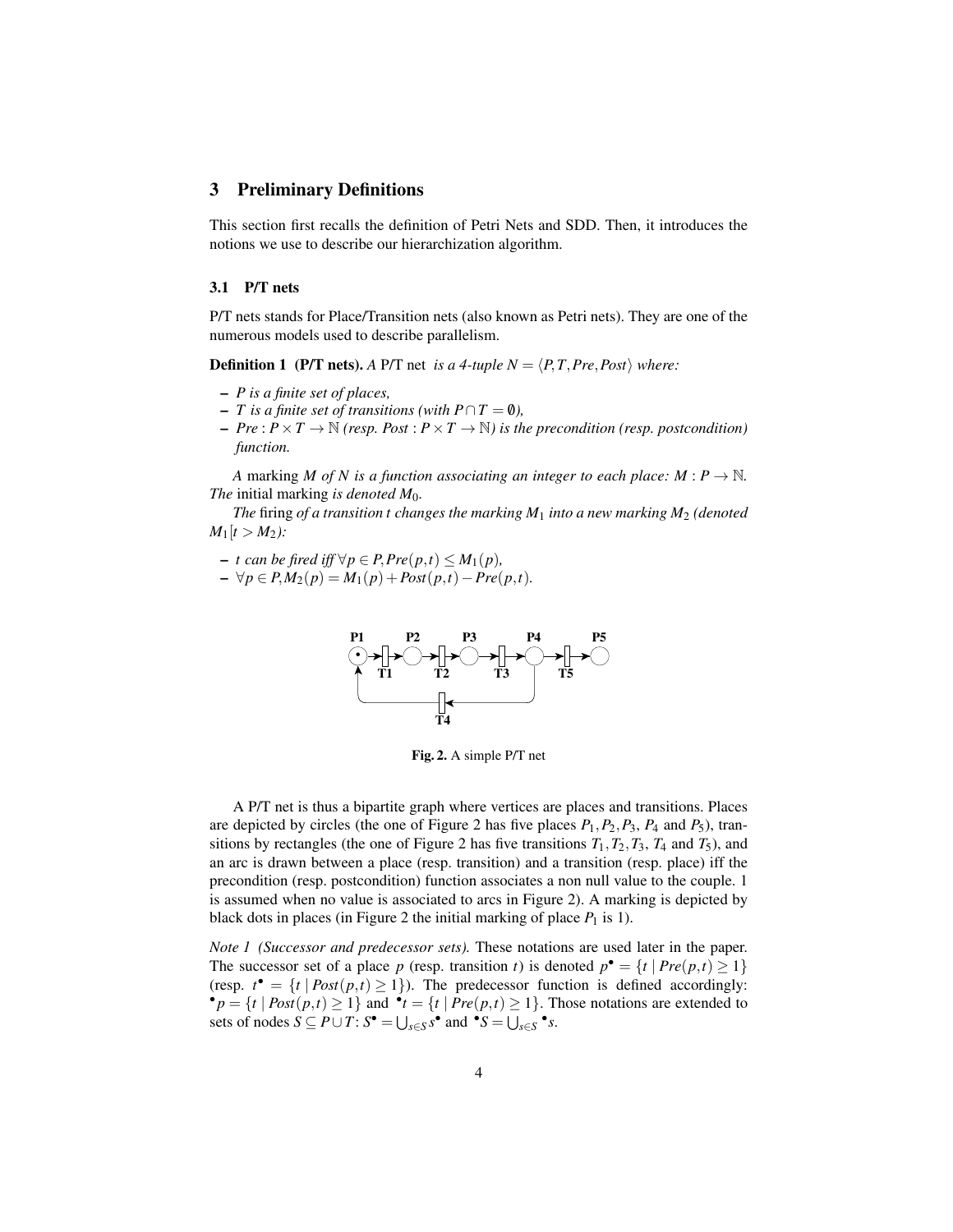#### 3.2 Hierarchical Set Decision Diagram [16]

SDDs are data structures representing sets of assignments sequences of the form  $\omega_1 \in$  $s_1; \omega_2 \in s_2; \ldots; \omega_n \in s_n$  where  $\omega_i$  are variables and  $s_i$  are sets of values. In [16] no variable ordering is assumed, and the same variable can occur several times in an assignment sequence. The terminal (labelled by 1) represents the empty assignment sequence, that terminates any valid sequence. Another terminal labelled by 0 is also used to represent the empty set of assignment sequences that terminates invalid sequences<sup>5</sup>. In the following, *Var* denotes a set of variables, and for any  $\omega \in Var$ , *Dom*( $\omega$ ) represents the domain of ω which may be infinite.

**Definition 2** (Set Decision Diagrams). Let Σ be the set of SDDs.  $\delta \in \Sigma$  is inductively *defined by:*

- $-\delta \in \{0,1\}$ *or*
- $\delta = \langle \omega, \pi, \alpha \rangle$  *with:* 
	- $\bullet \ \omega \in Var.$
	- *A partition*  $\pi = s_0 \cup \cdots \cup s_n$  *is a finite partition of Dom*( $\omega$ )*, i.e.*  $∀i ≠ j, s<sub>i</sub> ∩ s<sub>j</sub> = ∅, s<sub>i</sub> ≠ ∅, with n finite.$
	- $\alpha : \pi \to \Sigma$ , such that  $\forall i \neq j$ ,  $\alpha(s_i) \neq \alpha(s_j)$ .

Elements of  $Dom(\omega)$  can be integers, real numbers, vectors, etc. These elements can also be sets represented by SDDs, in which case a hierarchical decision diagram structure is obtained.

SDDs are used here to efficiently store P/T nets reachable markings. We need to define a hierarchical structure (see heuristic described in section 4) and automatically encode the *Pre* and *Post* operations.

SDDs also introduce homomorphisms, a "tool box" to manipulate diagrams. Three kinds of homomorphisms are used here: one to access the desired variable in the hierarchy, one to test and decrement the value (*Pre* operation) and the last one to increment the value (*Post* operation). Further description is out of scope. See [16] for more details on homomorphisms.



(a) All paths for the state space

(b) The corresponding SDD without hierarchy

Fig. 3. SDD-based representation of the state space for the P/T net of Figure 2

 $<sup>5</sup>$  the 0 terminal and paths leading to the 0 terminal are usually not represented in the structure</sup> to save memory.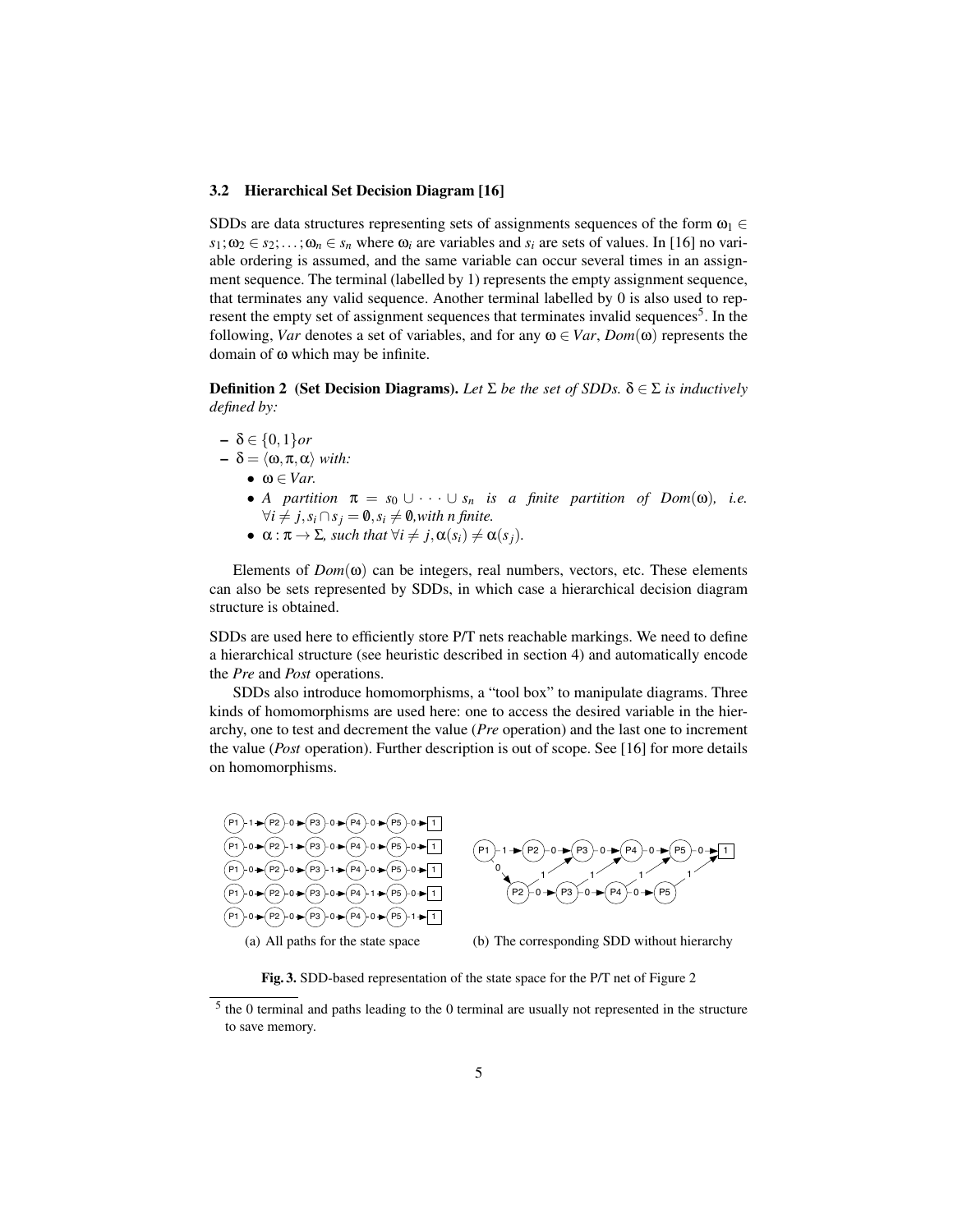Let us illustrate the encoding of a P/T net on the example presented in Figure 2. The five states in the reachability graph can be described in the SDD paths shown in Figure 3(a). This leads to the corresponding SDD structure presented in Figure 3(b). This structure does not take advantage of hierarchy.

#### 3.3 Hierarchical Static Order

Definition 3 describes the structure used in this work to efficiently encode a P/T net. We compose two techniques: the computation of a static order and the use of hierarchical decision diagrams.

Definition 3 (Hierarchical Static Order). *A* hierarchical static order *is represented as a list of elements. Each element can be either :*

- $-$  *a list of elements*  $e_1, \ldots, e_n$  *denoted*  $[e_1, \ldots, e_n]$ *,*
- *a place of the encoded P/T net (each place of the net is encoded only once).*

Figure 4 shows the use of a hierarchical static order,  $[[P_3, P_4, P_5], [P_1, P_2]]$ , to encode the state space for the P/T net of Figure 2. We observe that the sub-structure  $P_1$ ,  $P_2$  is not shared with the  $P_4$ ,  $P_5$  one because of the different labelling of the nodes. This problem is tackled in section 3.4.



Fig. 4. Final SDD structure with hierarchy

It is also possible to flatten the hierarchy order. This is useful to preserve the precedence relation for each variable and compare the hierarchical static order to its related static order.

Definition 4 (Flattened Hierarchical Static Order). *Let us define a flattened hierarchical static order*  $f = p_1, p_2, ..., p_n$  *with*  $p_i \in P$ *.*  $f = F(h)$  *where h is a hierarchical static order. We define F as follows:*

 $F(F) = F(h = [h_1, ... h_n]) = [F(h_1), ..., F(h_n)],$  where  $h_i$  are the sub-elements of h,  $- F(h = [p]) = [p]$  *when the element is reduced to a place.* 

As an example, the flatten order of  $[[P_3, P_4, P_5], [P_1, P_2]]$  is  $[P_3, P_4, P_5, P_1, P_2]$ .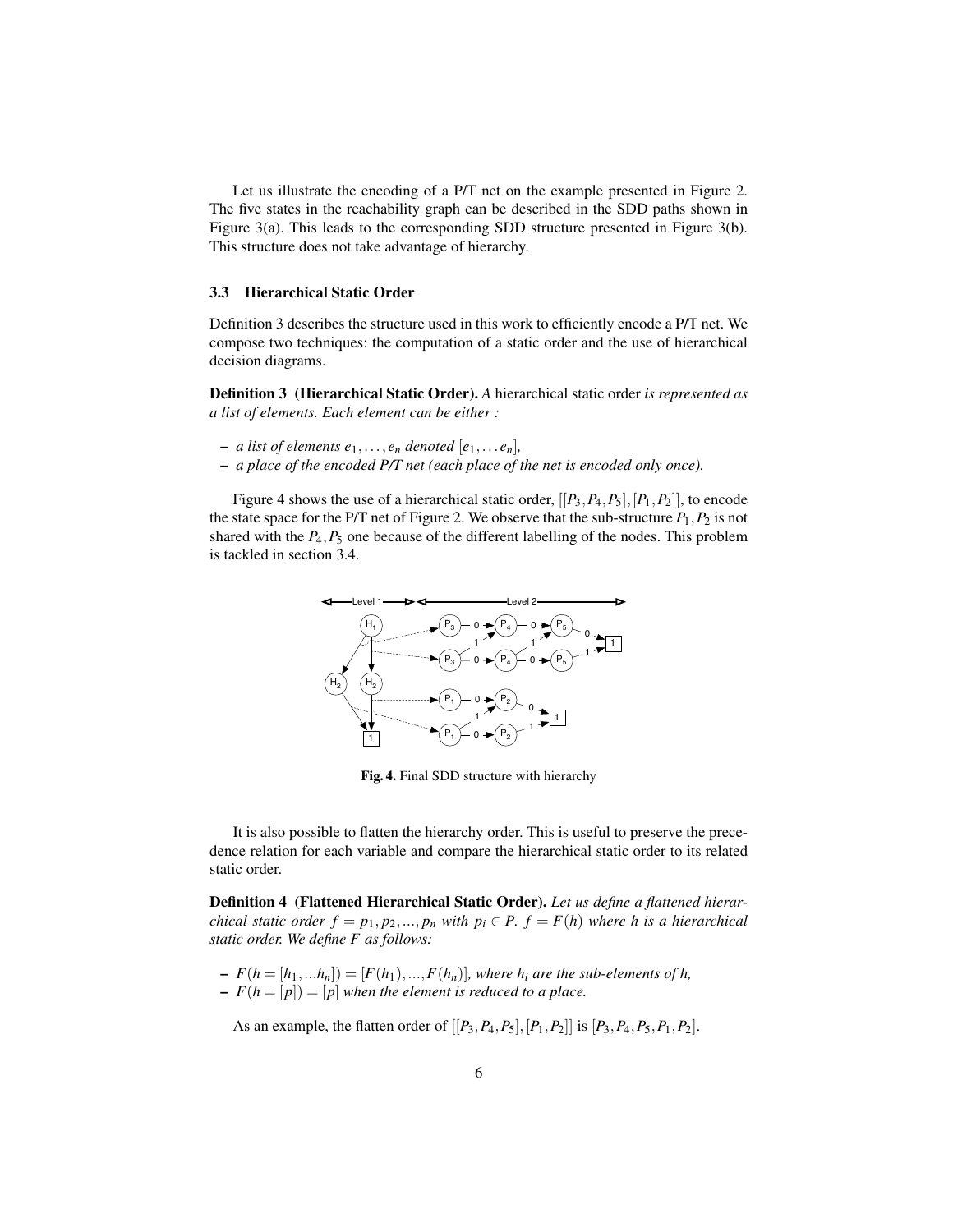#### 3.4 Anonymization

Since no hierarchical static order was originally defined for SDDs, variable names were initially associated to SDD nodes. This way, homomorphisms could be defined in such a general structure. In Figure 4, nodes  $P_4$  and  $P_5$  are not shared with  $P_1$  and  $P_2$  because of their different labeling. We thus propose to remove it. Thus the encoding without labelling is said to be *anonymized*.

This labeling information is redundant when a hierarchical static order is defined because the path followed in the structure is sufficient to retrieve the variable name associated to each node.

Definition 5 (Anonymous SDD). *An* anonymous SDD *is defined over a set Var reduced to a unique variable:*  $|Var| = 1$ .



Fig. 5. Final SDD structure with hierarchy and anonymization

Figure 5 illustrates the advantages of anonymization on the SDD structure presented in Figure 4. Since nodes in the second level have similar structures, homomorphisms must be aware of the path followed at the first level: e.g. if the second level is considered as a value of the root node of the first level, then nodes are implicitly labelled *P*1 and *P*2, otherwise, they are labelled *P*3, *P*4 and *P*5. The final hierarchical SDD contains 9 nodes instead of 13 in Figure 4.

Remark in this specific example, let us notice that the flattened SDD encoding in Figure 3(b) holds as many nodes as in the hierarchical one of Figure 5. This is a side effect due to the small size of an understandable example. Benchmarks provided later in this paper show the benefits of hierarchy for large models.

# 4 Hierarchization of Computed Flat Static Orders

As presented in Section 3.3, we must increase the number of identical modules to increase the sharing via hierarchy and anonymization. A first approach is to define the hierarchy when modeling the system. In [30], a new type of formalism (ITS for Instantiable Transition Systems) allows such a hierarchical modeling with an appropriate relation to SDD. This relation allows an efficient encoding when the model has symmetries. As an example, the state space for the philosopher model with  $2^{20,000}$  philosophers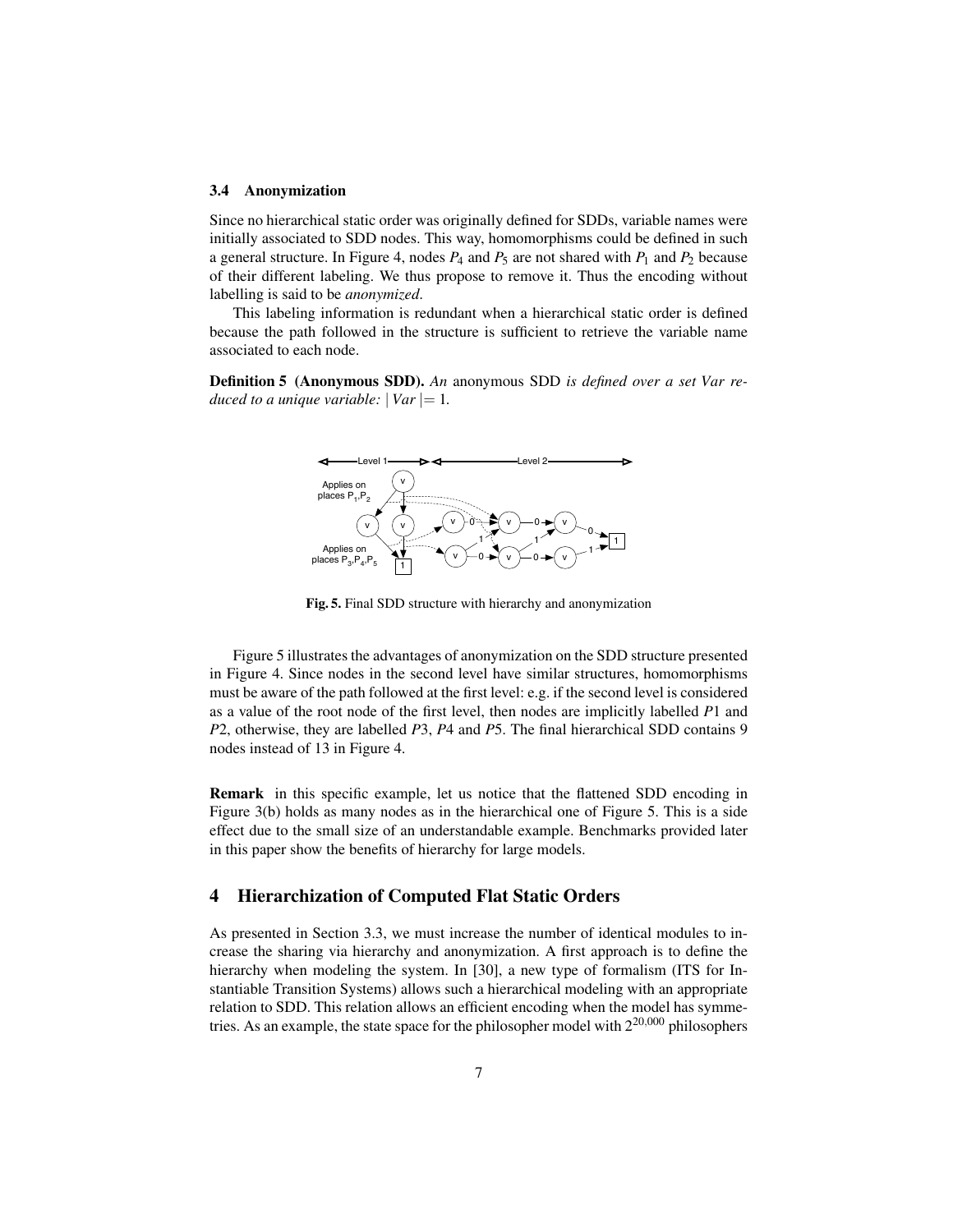could be encoded. However, this technique assumes that the system designer is able to build this "well formed" hierarchy.

To automate the building of a hierarchical structure, we could have used symmetries as defined in [9] for colored net and [28] for P/T net. But this would lead to a restrictive application of the technique. For instance the model in Figure 2 does not exhibit any symmetry for set of places  $[P_4, P_5]$  and  $[P_1, P_2]$  but Figure 5 shows that the projection of the state spaces of these sets are the same.

So, we propose to split an already computed "flat" variable static order into modules. Then, a hierarchical structure is defined on top of these modules. This approach allows to adapt all the previously proposed heuristics to compute static variable orders. It also allows us to validate the gain we can obtain from the hierarchy. It is, however, a bit rough since no clue is given on modules similarity. We thus call this heuristic: *N-Cut-Naive Hierarchy*.

#### 4.1 Algorithm

The main idea of this heuristic is to create a hierarchy of decision diagrams representing portions of markings that are similar ones to the others, thus increasing the sharing of elements. We exploit the hierarchical static order together with the anonymization mechanism (introduced in section 3.4).



Fig. 6. Algorithm of the N-Cut-Naive Hierarchy heuristic

Our heuristic is presented in Figure 6. It requires in input: *i)* a precomputed flat order (*Order*), *ii)* the maximum number of elements in a module (*N*) and *iii)* the height of the hierarchical structure (*X*).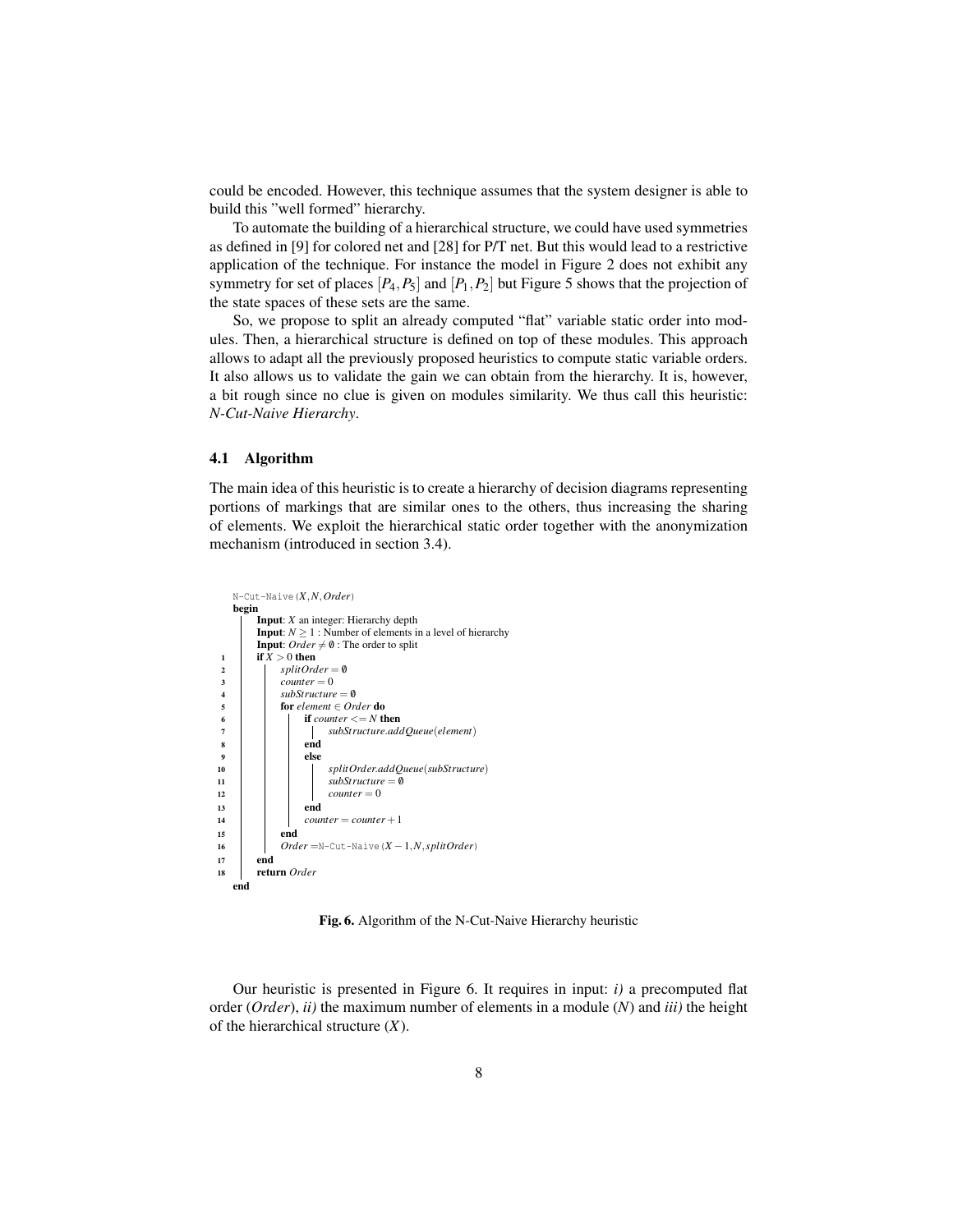To give an intuition of the way our algorithm behaves, let us assume the following input order:

$$
[P_1, P_2, P_3, P_4, P_5, P_6, P_7, P_8, P_9, P_{10}, P_{11}, P_{12}]
$$

where  $P_i$  are variables encoding places of a  $P/T$  Net. We split the initial flat order into modules of size *n* specified by the user. When the number of modules is large enough, the list of modules is recursilvely split to add an extra-level to the hierarchical structure. Figure 7 depicts the obtained hierarchical structure when  $N = 2$ . Here, three levels are needed  $H_{1,x}$ ,  $H_{2,x}$  and  $H_{3,x}$ .



**Fig. 7.** Computed Static Hierarchical Order with  $X = 3$  and  $N = 2$ 

The size of the module is a critical parameter: it is obvious that if we construct two modules by randomly choosing an identical number of places, the sharing factor between the two modules usually decreases when the parameter *N* grows. We have the same kind of effect with parameter *X*.

In the representation of Figure 7, sub-structures  $H_{1,1}$  and  $H_{1,2}$  can be represented by a single SDD if *P*1,*P*<sup>2</sup> valuations are *identical* to *P*3,*P*<sup>4</sup> ones. At the next level, the condition is more difficult to satisfy since a single representation for  $H_{2,1}$  and  $H_{2,2}$ requires that  $H_{1,1}$ ,  $H_{1,2}$  are identical to  $H_{1,3}$ ,  $H_{1,4}$  (*e.g.* the valuations of  $P_1$ ,  $P_2$ ,  $P_3$ ,  $P_4$  is identical to  $P_5$ ,  $P_6$ ,  $P_7$ ,  $P_8$ ).

Let us note that this computed static order hierarchy represents a sharing potential that is only possible when sub-structures are identical. This is where the structure of the P/T net introduces constraints. All hierarchical structures do not systematically exhibit a good sharing factor but we statistically observe that, for small values of *X*, the algorithm provides good results.

We have empirically computed (see experiment 1 in section 4.2) that, for  $N = 2$  and  $X = \lfloor log_N(\lfloor P \rfloor) \rfloor$ , the sharing factor is close to the optimal one.

#### 4.2 Performance Analysis

This section evaluates the performance of the N-Cut-Naive Hierarchy heuristic compared to given flat orders. Evaluation is done for state space generation. Experiments are performed using a tool developed within the NEOPPOD project to verify safety properties: PNXDD [21]. Performances are computed on an 2.80GHz Intel Hyperthreaded Xeon computer with 14Gbyte of memory.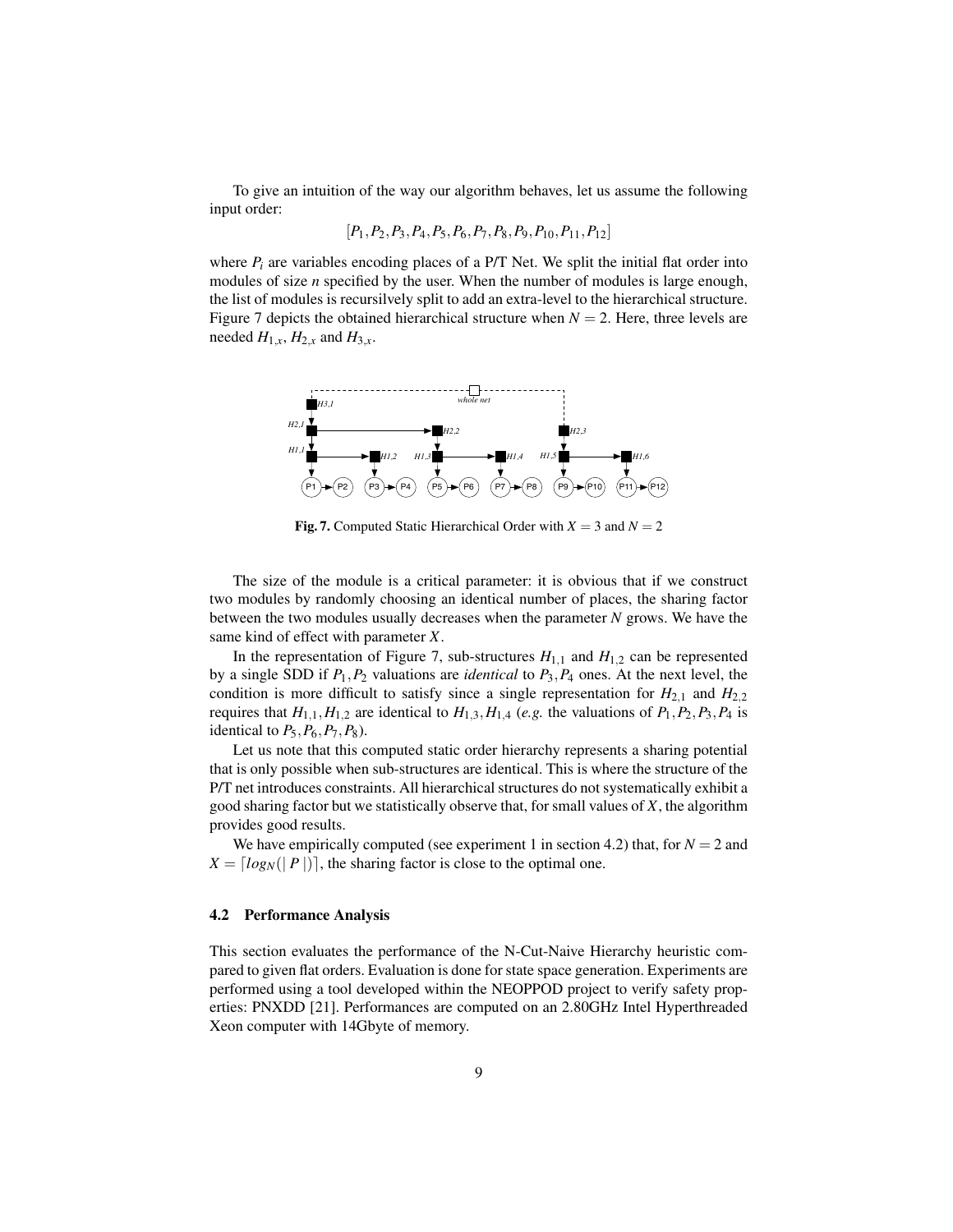Models We have selected three types of models to assess our contribution:

- "Colored" model that are P/T nets derived from colored models by unfolding<sup>6</sup>. In this category, we can use the size of color domains as a parameter to increase the size of the obtained models.
- *K-Bounded models*<sup>7</sup> for which the number of initial tokens is the scaling parameter.
- *Cases studies models* that are extracted from projects involving industrial problems and are thus larger. Neoppod and PolyORB are not fully colored since they contain some uncolored places that have an effect on the unfolding into P/T. MAPK is purely K-bounded. These models have a more complex structure from which extraction of patterns is more difficult.

<sup>&</sup>lt;sup>7</sup> Let us note K-Bounded models where  $K > 1$  and  $K$  is the maximal number of tokens for each place in any reachable marking

|                  | scaling             |                 |                                  |                                                                         |
|------------------|---------------------|-----------------|----------------------------------|-------------------------------------------------------------------------|
| Model            |                     |                 | parameter   Places   Transitions | <b>Description</b>                                                      |
|                  |                     |                 |                                  | <b>Colored Models</b>                                                   |
|                  | 300                 | 1,200           | 1,500                            |                                                                         |
|                  | 500                 | 2.000           | 2,500                            | Classical multi-process synchronization problem. The scaling            |
| Philosopher [17] | 800                 | 3,200           | 4,000                            | parameter corresponds to the number of philosophers around the          |
|                  | 2,000               | 8,000           | 10,000                           | table.                                                                  |
|                  | 4,000               | 16,000          | 20,000                           |                                                                         |
|                  | 2                   | $\overline{30}$ | $\overline{30}$                  |                                                                         |
| Peterson [26]    | 3                   | 102             | 126                              | Concurrent programming algorithm for mutual exclusion. The scaling      |
|                  | $\overline{4}$      | 244             | 332                              | parameter corresponds to the number of processes to be synchronized.    |
|                  | 5                   | 480             | 690                              |                                                                         |
|                  | $\overline{5}$      | 40              | 40                               |                                                                         |
|                  | 10                  | 80              | 80                               | Classical local network protocol communication. The scaling             |
| Token Ring [11]  | 100                 | 800             | 800                              | parameter corresponds to the number of processes involved in            |
|                  | 200                 | 1,600           | 1,600                            | the ring.                                                               |
|                  | 500                 | 4,000           | 4,000                            |                                                                         |
|                  |                     |                 |                                  | <b>K-bounded Models</b>                                                 |
| <b>FMS</b> [14]  | $10 \text{ to } 30$ | 22              | 20                               | Model of a Flexible Manufactoring System. The scaling parameter         |
|                  |                     |                 |                                  | changes the initial number of tokens in several places of the model.    |
| Kanban $[13]$    | 50 <sub>to</sub>    | 16              | 16                               | Kanban system modeling. The scaling parameter changes the number        |
|                  | 3.000               |                 |                                  | of tokens in several places of the model.                               |
|                  |                     |                 |                                  | <b>Cases Studies Models</b>                                             |
|                  | 2                   | 49              | $\overline{30}$                  |                                                                         |
|                  | 3                   | 120             | 118                              | Broadcast Consensus Protocol in a distributed database system when      |
| Neoppod [10]     | 4                   | 229             | 330                              | the set of masters nodes in the system are electing the primary master. |
|                  | 5                   | 382             | 753                              | The scaling parameter corresponds to the number of master nodes.        |
|                  | 6                   | 585             | 1,498                            |                                                                         |
|                  | $\overline{2}$      | 222             | 962                              | Models the core of a middleware that manages parallelisms between       |
|                  | 3                   | 297             | 1,444                            | a set of thread to be operated. We use a configuration with 4 event     |
| PolyOrb [22]     | 4                   | 372             | 1,925                            | sources, and an query FIFO with 4 slots. The scaling parameter          |
|                  | 5                   | 447             | 2,414                            | corresponds to the number of threads that are really activated in the   |
|                  | 6                   | 522             | 2,902                            | middleware.                                                             |
|                  | 8 to 80             | 22              | 30                               | Bio-chimical modeling. The scaling parameter changes the number         |
| <b>MAPK [19]</b> |                     |                 |                                  | of tokens in several places of the model.                               |
|                  |                     |                 |                                  |                                                                         |

Table 1. Presentation of the models selected for our benchmark

<sup>6</sup> Here, unfolding means the expansion of a colored net into its corresponding P/T places as presented in [23]. It suppresses all 0-bounded places and the transitions pre and post-conditions of such places.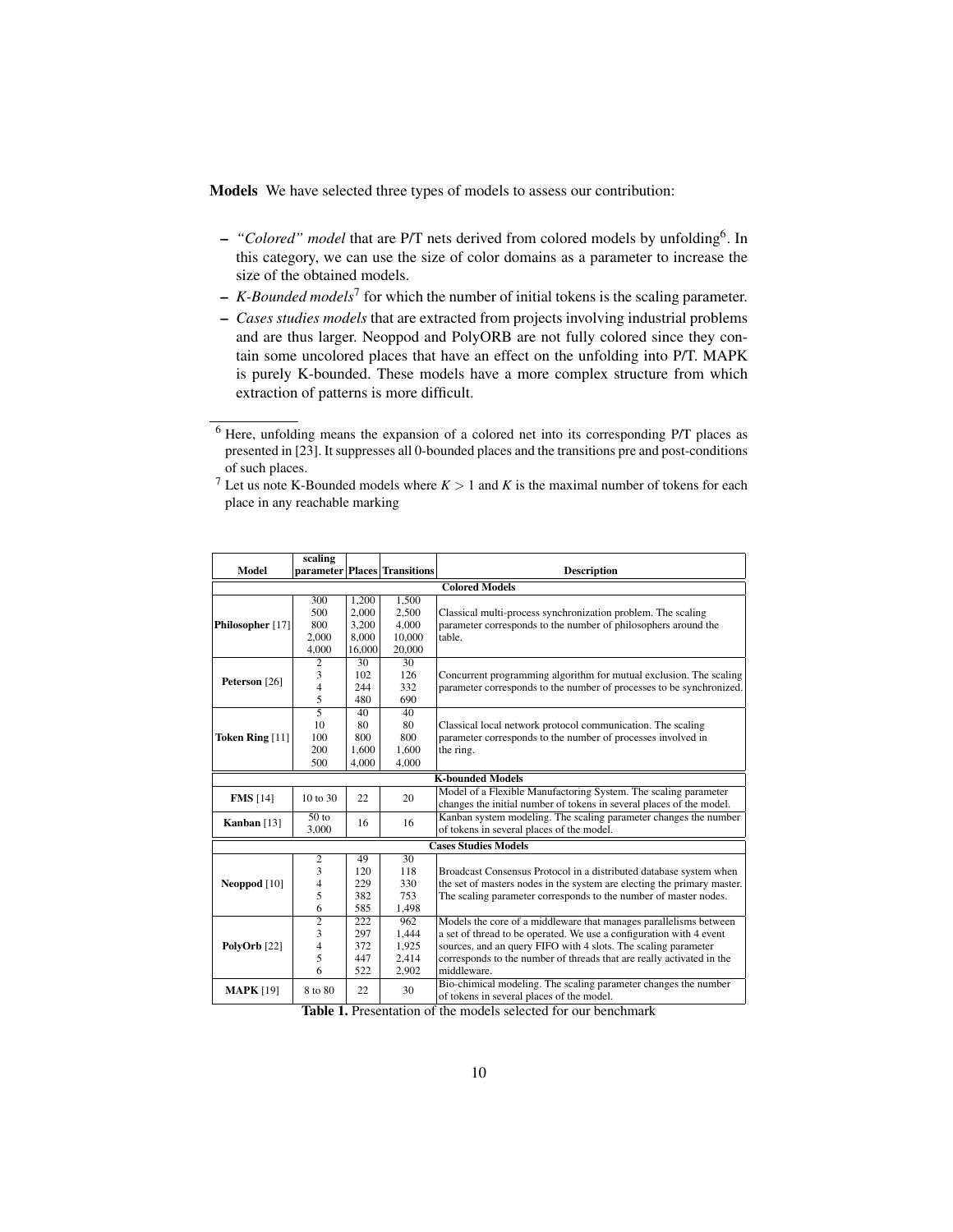The two first types of benchmarks correspond to typical combinatorial explosion situations to be handled in state space generation. The third one shows more "realistic" situations from an industrial point of view.

Table 1 summarizes for each model: its origin, what it is modeling, the meaning of its scaling parameter, and its size (number of places and transitions) according to the scaling parameters (the number of instance corresponds either to the cardinality of a color domain or to the number of tokens in the place modeling the initial state of an actor).

Evaluation Procedure Evaluation is performed on each model and for various scaling parameters using the following procedure:

- 1. produce a flat order using external ways (e.g. from the state of the art),
- 2. apply our heuristic to generate a hierarchical static order,
- 3. generate the state space using the flat order as well as the hierarchical static one (PNXDD is able to import a given precomputed order, flat or hierarchical) and compare them,

To compare the generated state spaces, we consider the following parameters:

- the number of nodes in the final SDD diagram and the total number of nodes used during the computation of the state space (peak<sup>8</sup>), for the studied hierarchical order and its associated flattened version,
- CPU time in seconds used for computation,
- memory used for computation in Mbytes. This involves the nodes used while computing the state space, as well as the operation caches used to speed up SDD operations [4].

Experiments Three experiments have been elaborated.

Experiment 1 aims at studying the impact of the hierarchical structure height (parameter *X* in function N-Cut-Naive). To do so, we use an existing flat static order *Order* computed using NOA99. We apply function  $N$ -Cut-Naive $(X, N, Order)$  to build a hierarchical order before evaluating the memory required to store the state space. This experience shows that if we use  $N = 2$  and  $X = \lfloor log_N(\lfloor P \rfloor) \rfloor$  we are usually close to the optimal values for *X* and *N* by studying the obtained performance with different values of *N* (in  $\{2, 5\}$ ) and *X* (in  $\{0, 5\}$ <sup>9</sup> except for Philosopher (300) where a wider range is used because of the large number of places). Performances strongly depend on the initial flat order.

Experiment 2 uses the values of *N* and *X* validated in experiment 1. Here the objective is to show that hierarchy allows us to study more complex models than the flat version does. We compare here the performance obtained using NOA99 and FORCE

<sup>8</sup> Once a node is created, it is never destroyed in this implementation. So the term *peak* refers here to the total number of nodes used for the computation.

<sup>&</sup>lt;sup>9</sup> When  $X = 0$ , the hierarchical order becomes a flat one.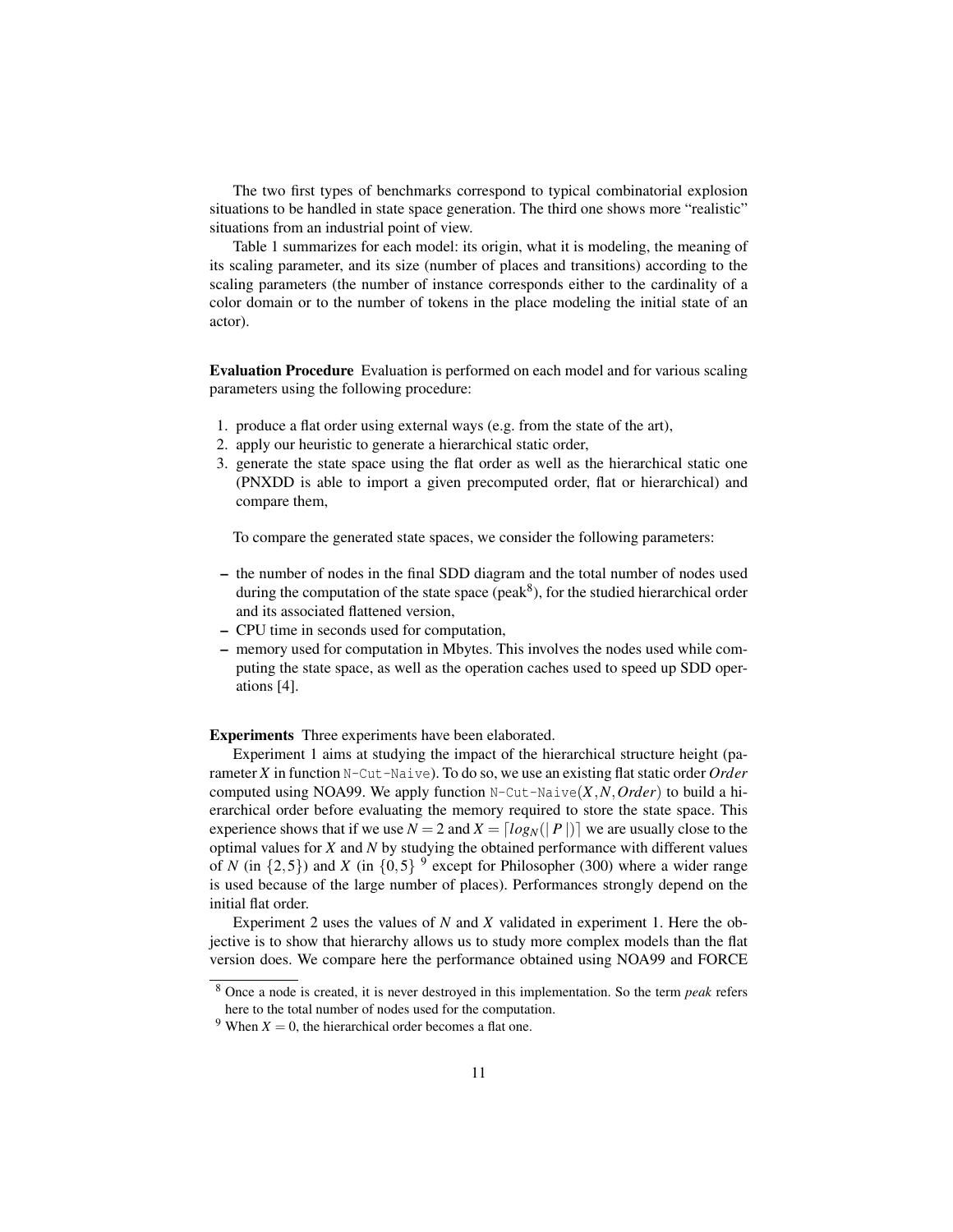heuristics (in a flat and hierarchical version) for models with larger instances than in experiment 1.

In experiment 3, we check the general behavior of hierarchization to be sure that there is no side-effect due to the selected heuristics (FORCE and NOA99). To do so, we select two models from the "case study" group: Neoppod (mostly colored) and MAPK (strictly K-bounded) to check the behavior of our heuristic on 500 randomly generated flat static orders.

### 4.3 Experiment 1: Effects of Parameters X and N

This experiment aims at studying the impact of the hierarchical structure height in order to find an appropriate value to be used in our heuristic.

Results They are displayed in Figure 8 that shows the evolution of memory consumption according to values of *X* and *N* (each value of *N* is a curve, and *X* values are shown in abscissa). The table in Figure 8(i) summarizes memory consumption in the best case, the worst case, and for the pair  $\langle X, N \rangle$  when  $X = \lfloor log_N(\lfloor P \rfloor) \rfloor$  and  $N = 2$  (later referred to as the "computed solution").

Conclusions Almost all curves for a fixed *N* (variation of *X*) have the same shape: for a given value of *N*, performance start to be better while *X* increases. However, after a while, performance decreases when *X* continues to increase (performance loss is important in most examples). An explanation could be that adding a hierarchical level is only of interest when many modules are shared in its immediate sub-level. This is unlikely the case when the number of modules in this sub-level is not great enough (when splitting the flat order, we are not sure to obtain identical modules). This is why we decided to use the following formula  $X = \lfloor log_N(|P|) \rfloor$ .

Table in Figure 8(i) shows that in most cases, our automatic computation of *X* for  $N = 2$  (value selected in our heuristic) provides performances that are reasonably close to the best solution.

#### 4.4 Experiment 2: Gain with Respect to Existing Flat Orders Heuristics

The aim is to compare our N-Cut-Naive Hierarchy heuristic performance to the ones of the two flat static orders we introduced in section 2: FORCE [1] and NOA99 [20] (respectively noted F and N in Tables 2 to 4). We compare the state space generated for the benchmark models. For each scaling parameter, we measure:

- The total SDD nodes once the state space is produced,
- The peak SDD nodes when producing the state space,
- Computation time in seconds,
- The peak of memory consumption (in Mbytes).

In the tables, MOF means that the experiment could not be computed due to the lack of Memory (> 10 Go). SOF means that execution reached a Stack OverFlow (we used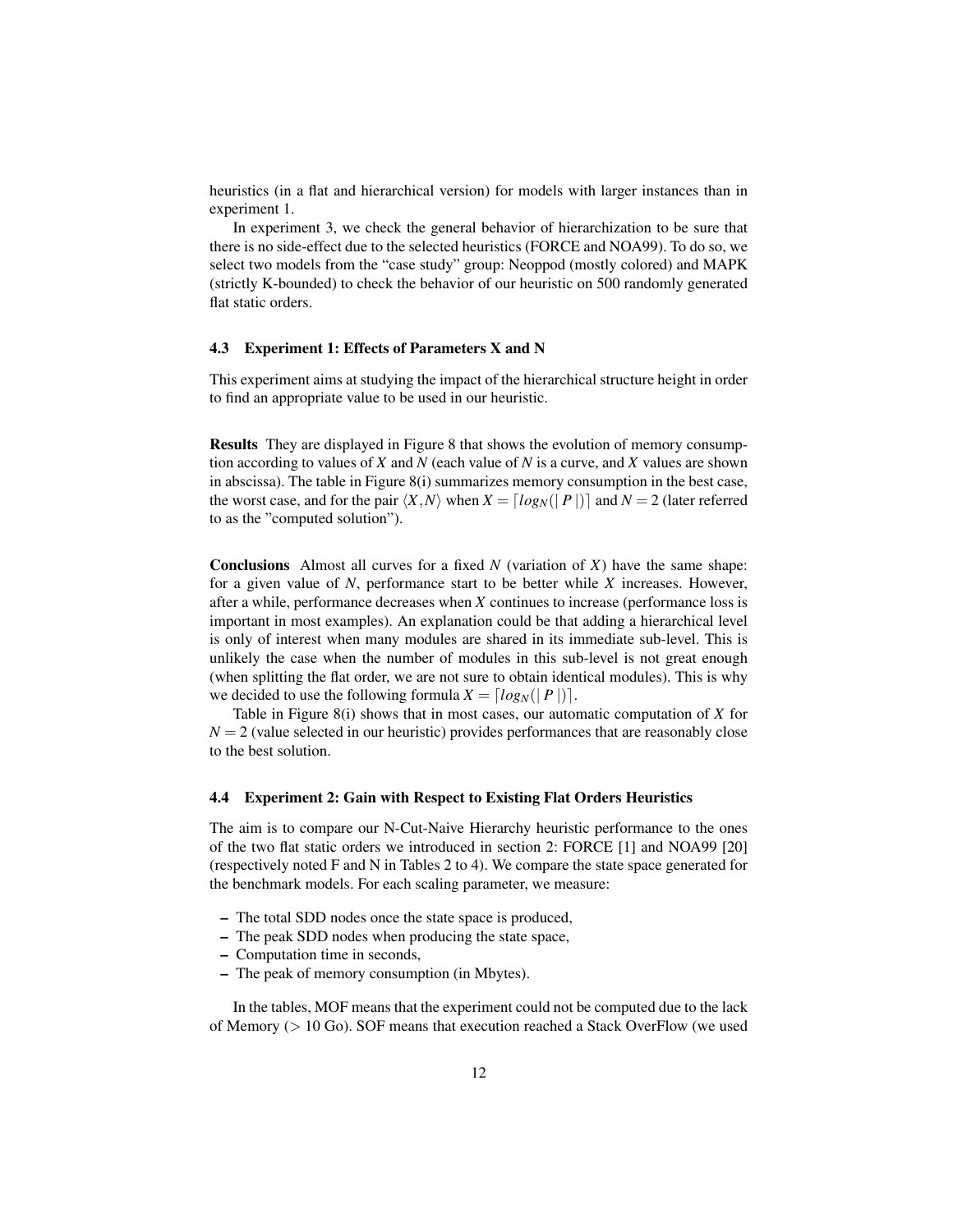

| моает                   |                   |                |        |                    |        |                                      |    |        |          | $N X $ memory (MB) $N X $ memory (MB) $N X $ memory (MB) to Best Solution to Worst Solution |
|-------------------------|-------------------|----------------|--------|--------------------|--------|--------------------------------------|----|--------|----------|---------------------------------------------------------------------------------------------|
| Philosopher $300  4  4$ |                   |                | 7.17   | $\left 2\right $ 4 | 10.04  | $\overline{\phantom{0}}$             | 10 | 69.3   | $-40%$   | 85%                                                                                         |
| Peterson 4              | $\vert 2 \vert 3$ |                | 98.31  | 2 3                | 98.10  | 4 5                                  |    | 3167   | $0\%$    | 97%                                                                                         |
| Token Ring $100  4 3$   |                   |                | 105.88 | $\sqrt{2 4}$       | 121.30 |                                      | 10 | 2048.5 | $-14.5%$ | 94%                                                                                         |
| <b>FMS 10</b>           |                   |                | 6.43   |                    | 6.43   | 3 3                                  |    | 56.3   | $0\%$    | 67.8%                                                                                       |
| Kanban 20               |                   |                | 7.90   | 2                  | 18.00  | $\begin{array}{c} 2 & 5 \end{array}$ |    | 443.00 | $-56%$   | 98%                                                                                         |
| Neoppod 4               |                   | $\overline{4}$ | 77.03  | 2 3                | 114.50 | 4 5                                  |    | 7821   | $-48.5%$ | 99%                                                                                         |
| PolyORB <sub>2</sub>    |                   | <b>4</b>       | 72.00  | $12\sqrt{5}$       | 89.00  | 513                                  |    | 311.00 | $-19%$   | 71%                                                                                         |
| MAPK <sub>8</sub>       | $\gamma$          |                | 4.81   | $\overline{2}$     | 4.81   | 3 5                                  |    | 15     | $0\%$    | 89.1%                                                                                       |

 $\sqrt{ }$ 

(i) Comparison of best and worst solutions to one computed by our heuristic

Fig. 8. Analysis of the impact of the *X* and *N* parameters on the N-Cut-Naive Hierarchy heuristic (vertical scale shows memory usage in Mbyte). Abscissa of figure  $8(e)$  starts with  $X = 1$  because execution was too fast to capture memory for  $X = 0$ .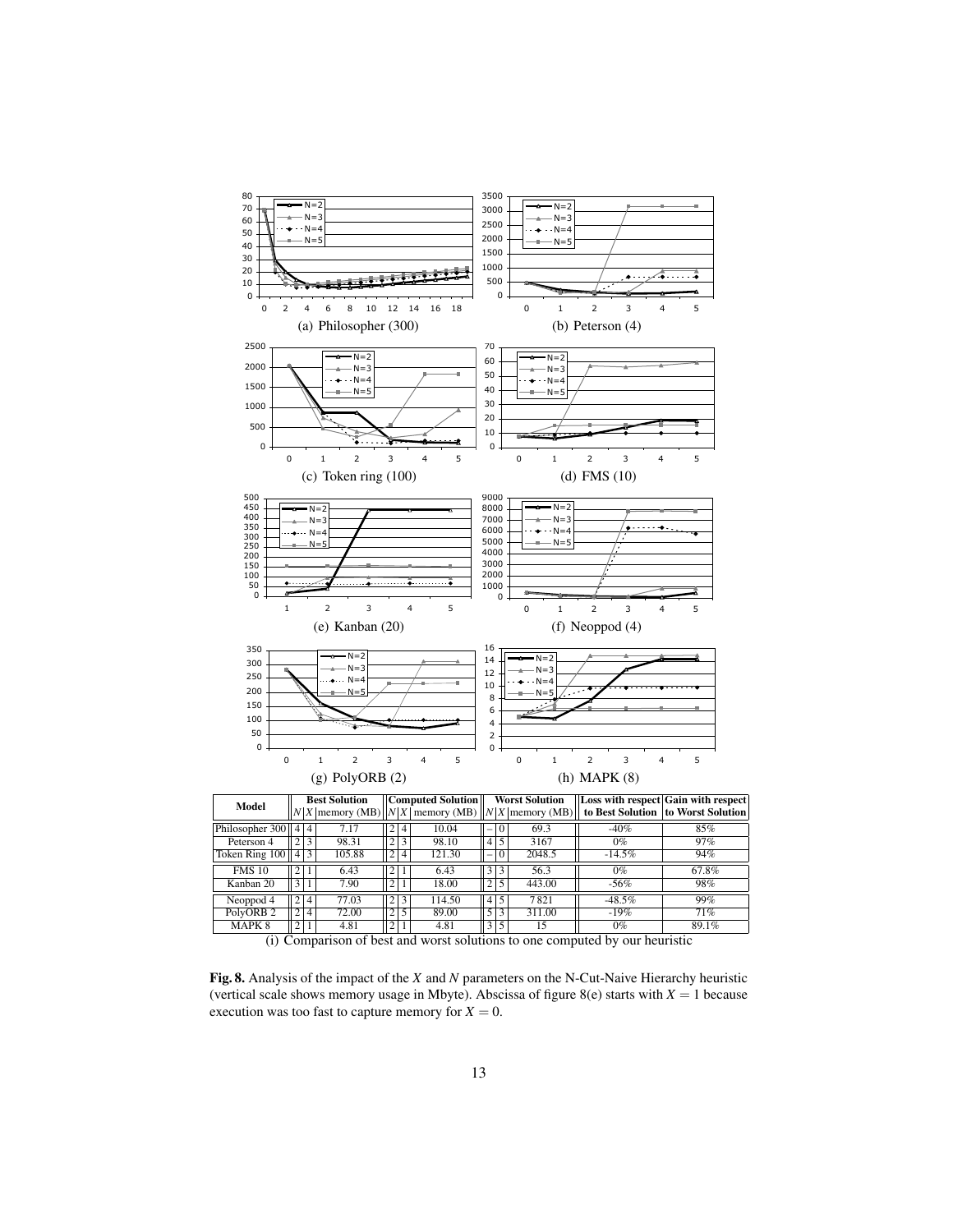the default Unix stack size on our machine) and TOF that we reached a Time OverFlow (3 days).

There are three sets of data: measures on flat orders, measures on the hierarchization of the associated flat order and finally, the gain we measure from the flat order to the hierarchy one.

Results Measures are shown in Table 2 for colored models, in Table 3 for K-bounded ones, and in Table 4 for case studies models. It is of interest to see that, over the types of model, our heuristic behaves differently.

We can observe on Table 2 that for colored models, we get good results. Our heuristic save memory up to 80% for the Neoppod and Peterson models. It even allows the computation of the state space when the flat orders fail for the philosopher and token ring models. We also observe a good scalability parameter: in all cases, increasing of the color cardinalities means an increase of the gain we observe.

| <b>Number</b>             | <b>State</b>           |                         |            | <b>Flat order</b>          |                   |                            | <b>Hierarchical order</b> |                                     |             |             |                          |          |                     |                 |  |  |
|---------------------------|------------------------|-------------------------|------------|----------------------------|-------------------|----------------------------|---------------------------|-------------------------------------|-------------|-------------|--------------------------|----------|---------------------|-----------------|--|--|
| of Ins-                   | <b>Space</b>           | Flat                    |            | performance                |                   |                            |                           | performance                         |             |             |                          |          | Gain (in $%$ )      |                 |  |  |
| tances                    | <b>Size</b>            |                         | Final      | Peak                       | Time              | MB                         | Final                     | Peak                                |             | Time   MB   |                          |          | Final Peak Time Mem |                 |  |  |
|                           |                        |                         |            |                            |                   | Philosopher's diner        |                           |                                     |             |             |                          |          |                     |                 |  |  |
| 300                       | $1.4{\times}10^{143}$  | F                       | 7,216      | 33,449                     | 7.9               | 39.22                      | 813                       | 9,787                               | 0,5         | 13.1        | 89                       | 71       | 94                  | 67              |  |  |
|                           |                        | N                       | 7,769      | 42.106                     | 8.9               | 69.30                      | 430                       | 4,350                               | 0.5         | 13.11       | 94                       | 90       | 93                  | 81              |  |  |
| 500                       | $3.6\times10^{238}$    | F                       | 12.061     | 55,992                     | $\overline{20.5}$ | 80.12                      | 1,219                     | 14.802                              | 0.9         | 18.2        | 90                       | 74       | 96                  | $\overline{77}$ |  |  |
|                           |                        | N                       | 12,969     | 70,306                     | 22.2              | 151.61                     | 390                       | 3,810                               | 1.0         | 12.29       | 97                       | 95       | 95                  | 92              |  |  |
| 800                       | $4.0\times10^{381}$    | $_{\rm F}$              | 19,275     | 89,722                     | 77.3              | 260.39                     | 1,492                     | 18,432                              | 1,9         | 27,6        | 92                       | 79       | 98                  | 89              |  |  |
|                           |                        | N                       | 20,769     | 112,606                    | 79.4              | 260.52                     | 577                       | 5,883                               | 2.6         | 20.03       | 97                       | 95       | 97                  | 92              |  |  |
| 2000                      | $1.7{\times}10^{954}$  | F                       | <b>SOF</b> | SOF                        | SOF               | <b>SOF</b>                 | 2,459                     | 30.786                              | 8.9         | 63.6        | $\infty$                 | $\infty$ | $\infty$            | $\infty$        |  |  |
|                           |                        | N                       | SOF        | <b>SOF</b>                 | <b>SOF</b>        | <b>SOF</b>                 | 724                       | 7,415                               | 25.6        | 45.42       | $\infty$                 | $\infty$ | $\infty$            | $\infty$        |  |  |
| 4000                      | $3.0 \times 10^{1908}$ | $\overline{\mathrm{F}}$ | SOF        | SOF                        | SOF               | <b>SOF</b>                 | SOF                       | SOF                                 | <b>SOF</b>  | SOF         | $\overline{\phantom{0}}$ |          |                     |                 |  |  |
|                           |                        | N                       | SOF        | <b>SOF</b>                 | <b>SOF</b>        | SOF                        | 1,349                     | 14,287                              | 96.5        | 125,3       | $\infty$                 | $\infty$ | $\infty$            | $\infty$        |  |  |
| <b>Peterson algorithm</b> |                        |                         |            |                            |                   |                            |                           |                                     |             |             |                          |          |                     |                 |  |  |
| $\overline{c}$            | 158                    | F                       | 188        | 1,085                      | 0.06              | 4.25                       | 78                        | $41\overline{5}$                    | 0.01        | 3.98        | 59                       | 62       | 72                  | 6               |  |  |
|                           |                        | $\mathbf N$             | 135        | 777                        | 0.04              | 4.10                       | 66                        | 357                                 | 0.01        | 3.93        | 51                       | 54       | 62                  | $\overline{4}$  |  |  |
| 3                         |                        | $\overline{\mathrm{F}}$ | 3,767      | 41,395                     | 2.8               | 24.54                      | 769                       | 10,857                              | 0.4         | 11.26       | 80                       | 74       | 84                  | 54              |  |  |
|                           | 20,754                 | N                       | 4,441      | 62,317                     | 3.9               | 28.19                      | 756                       | 10,837                              | 0.2         | 9.54        | 83                       | 83       | 93                  | 66              |  |  |
| $\overline{4}$            |                        | F                       | 81,095     | $1.3 \times 10^{6}$        | 482.1             | 897.81                     | 10.719                    | 344,170                             | 37.7        | 241.5       | 87                       | 74       | 92                  | 73              |  |  |
|                           | $3.4 \times 10^{6}$    | N                       | 72,578     | 996,414                    | 265.8             | 483.53                     | 9,291                     | 262,144                             | 13.8        | 98.31       | 87                       | 74       | 95                  | 80              |  |  |
|                           |                        |                         |            |                            |                   | <b>Token Ring protocol</b> |                           |                                     |             |             |                          |          |                     |                 |  |  |
| 5                         | 53,856                 | $\mathbf{F}$            | 246        | 3,424                      | 0.1               | 5.08                       | 96                        | 1,889                               | 0.03        | 3.95        | 61                       | 45       | 83                  | 22              |  |  |
|                           |                        | $\mathbf N$             | 230        | 2,882                      | 0.1               | 4.86                       | 75                        | 1.549                               | 0.02        | 3.86        | 67                       | 46       | 82                  | 21              |  |  |
| 10                        | $8.3 \times 10^{9}$    | $_{\rm F}$              | 997        | 17,263                     | 0.9               | 10.19                      | 281                       | 10,198                              | 0.1         | 6.67        | 72                       | 41       | 82                  | $\overline{35}$ |  |  |
|                           |                        | N                       | 809        | 16.708                     | 0.9               | 9.62                       | 200                       | 9,523                               | 0.1         | 6.45        | 75                       | 43       | 84                  | 33              |  |  |
| 100                       | $2.6{\times}10^{105}$  | F                       |            | $93,534$ $8.4 \times 10^6$ | 2.712             | 2,367                      |                           | $5.954 3.5\times10^{6}$             | 178.1       | 636.8       | 94                       | 59       | 93                  | 73              |  |  |
|                           |                        | N                       | 71099      | $5.9\times10^{6}$          | 1671.62           | 2048                       |                           | 2,613 538,470                       | 23.7        | 123.4       | 96                       | 91       | 99                  | 94              |  |  |
| 200                       | $8.3 \times 10^{211}$  | $\overline{F}$          | MOF        | <b>MOF</b>                 | MOF               | MOF                        |                           | $14.623 \, 2.4 \times 10^7$         |             | 2.114 4.961 | $\infty$                 | $\infty$ | $\infty$            | $\infty$        |  |  |
|                           |                        | N                       | <b>MOF</b> | <b>MOF</b>                 | <b>MOF</b>        | <b>MOF</b>                 |                           | $5,150$   $4.1 \times 10^6$  206.2  |             | 657         | $\infty$                 | $\infty$ | $\infty$            | $\infty$        |  |  |
| 500                       | $5.0{\times}10^{531}$  | F                       | <b>MOF</b> | <b>MOF</b>                 | <b>MOF</b>        | MOF                        | <b>MOF</b>                |                                     | MOF MOF MOF |             | $\bar{a}$                |          |                     |                 |  |  |
|                           |                        | N                       | <b>MOF</b> | <b>MOF</b>                 | <b>MOF</b>        | <b>MOF</b>                 |                           | $ 31,473 5.7\times10^7 3,140 8,860$ |             |             | $\infty$                 | $\infty$ | $\infty$            | $\infty$        |  |  |

Table 2. Results of experiment 2 on colored models. Time is expressed in seconds.

As shown in Table 3, results are not that good for K-bounded models: the peak size remains reasonable, but the memory consumption increases faster with the hierarchical version than with the flat one. This is due to the cache size that, in our experiments is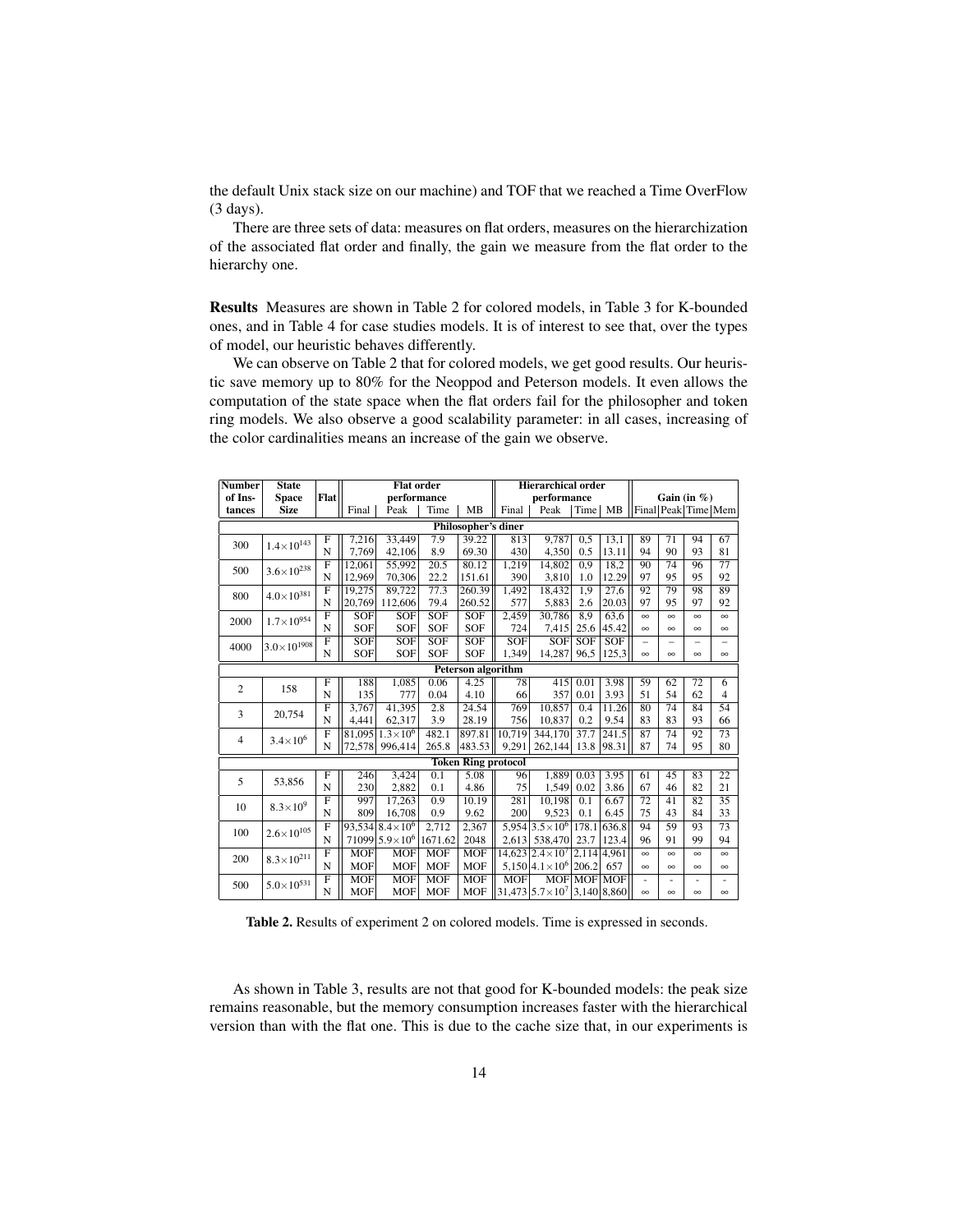|               | <b>Hierarchical order</b><br><b>Flat order</b> |              |                                      |                   |            |            |            |                               |            |            |       |            |                          |           |
|---------------|------------------------------------------------|--------------|--------------------------------------|-------------------|------------|------------|------------|-------------------------------|------------|------------|-------|------------|--------------------------|-----------|
| <b>Number</b> | <b>State</b>                                   |              |                                      |                   |            |            |            |                               |            |            |       |            |                          |           |
| of Ins-       | <b>Space</b>                                   | Flat         |                                      | performance       |            |            |            | Gain (in $\%$ )               |            |            |       |            |                          |           |
| tances        | <b>Size</b>                                    |              | Final                                | Peak              | Time       | MB         | Final      | Peak                          | Time       | MВ         |       | Final Peak | Time                     | Mem       |
|               | <b>Flexible Modeling System (FMS)</b>          |              |                                      |                   |            |            |            |                               |            |            |       |            |                          |           |
|               | $2.5 \times 10^{9}$                            | F            | 338                                  | 4,325             | 0.21       | 5.14       | 257        | 5,075                         | 0.14       | 5.42       | 24    | $-17$      | 33                       | -6        |
| 10            |                                                | N            | 1,256                                | 13.578            | 0.61       | 7.85       | 684        | 9.144                         | 0.17       | 6.45       | 46    | 33         | 72                       | 18        |
| 20            | $6.0\times10^{12}$                             | $\mathbf{F}$ | 848                                  | 16.480            | 0.7        | 8.88       | 697        | 23,455                        | 1.1        | 11.98      | 18    | $-42$      | $-41$                    | $-35$     |
|               |                                                | N            | 4,391                                | 64,728            | 2.7        | 22.43      | 2,354      | 47.784                        | 1.4        | 19.13      | 46    | 26         | 47                       | 15        |
| 50            | F                                              | 3.578        | 129,745                              | 5.7               | 45.75      | 3.217      | 238,347    | 39.1                          | 103.47     | 10         | $-84$ | $-575$     | $-126$                   |           |
|               | $4.2 \times 10^{17}$                           | N            | 25,196                               | 488.059           | 27         | 134.93     | 13,364     | 432,297                       | 105        | 266.55     | 47    | 11         | $-292$                   | $-98$     |
|               |                                                |              |                                      |                   |            |            | Kanban     |                               |            |            |       |            |                          |           |
| 50            | $1.0\times10^{16}$                             | F            | 3,216                                | 30,770            | 0.86       | 0.0        | 4,235      | 144,373                       | 148        | 423        | $-31$ | $-369$     | $-17109$                 | $-\infty$ |
|               |                                                | N            | 53.7911                              | $1.0\times10^{7}$ | 1,170      | 3,009      |            | $8,060$   $4.3 \times 10^{6}$ | 397        | 955        | 85    | 57         | 34                       | 68        |
|               | $1.7\times10^{19}$                             | F            | 11.416                               | 111.570           | 2.84       | 30.91      | 15.960     | 873.517 26.484                |            | 2,246      | $-39$ | $-682$     | $-9 \times 10^{5}$       | $-7166$   |
| 100           |                                                | N            | MOF                                  | <b>MOF</b>        | <b>MOF</b> | <b>MOF</b> | <b>MOF</b> | MOF                           | <b>MOF</b> | MOF        | ٠     |            |                          |           |
|               | $12.9\times10^{33}$                            | F            | $4.0\times10^{6}$ 3.3 $\times10^{7}$ |                   | 48.243     | 6.971      | <b>MOF</b> | MOF                           | <b>MOF</b> | <b>MOF</b> | ۰     |            |                          |           |
| 2,000         |                                                | N            | <b>MOF</b>                           | <b>MOF</b>        | <b>MOF</b> | <b>MOF</b> | <b>MOF</b> | <b>MOF</b>                    | <b>MOF</b> | <b>MOF</b> | ٠     |            | $\overline{\phantom{a}}$ |           |
|               |                                                | $_{\rm F}$   | <b>MOF</b>                           | <b>MOF</b>        | MOF        | <b>MOF</b> | <b>MOF</b> | MOF                           | <b>MOF</b> | <b>MOF</b> | ۰     |            | $\overline{\phantom{a}}$ |           |
| 3,000         |                                                | N            | <b>MOF</b>                           | MOF               | <b>MOF</b> | <b>MOF</b> | <b>MOF</b> | MOF                           | <b>MOF</b> | <b>MOF</b> |       |            |                          |           |

Table 3. Results of experiment 2 on K-bounded models. Time is expressed in seconds.

| number                            | <b>State</b>             |                         |                                       | <b>Flat order</b>                   |            |            | <b>Hierarchical order</b> |                                                |                 |            |          |          |                     |                 |
|-----------------------------------|--------------------------|-------------------------|---------------------------------------|-------------------------------------|------------|------------|---------------------------|------------------------------------------------|-----------------|------------|----------|----------|---------------------|-----------------|
| of Ins-                           | <b>Space</b>             | Flat                    |                                       | performance                         |            |            |                           | performance                                    |                 |            |          |          | Gain (in $\%$ )     |                 |
| tances                            | <b>Size</b>              |                         | Final                                 | Peak                                | Time       | <b>MB</b>  | Final                     | Peak                                           | Time            | МB         |          |          | Final Peak Time Mem |                 |
|                                   |                          |                         |                                       |                                     |            |            |                           | <b>Mitogen Activated Protein Kinase (MAPK)</b> |                 |            |          |          |                     |                 |
| 8                                 |                          | F                       | 452                                   | 4.018                               | 0.28       | 5.1        | 256                       | 4.819                                          | 0.14            | 5.2        | 43       | $-20$    | 51                  | $-3$            |
|                                   | $6.1 \times 10^{6}$      | N                       | 498                                   | 5.705                               | 0.28       | 5.1        | 336                       | 5,628                                          | 0.35            | 5.4        | 33       | 1        | $-23$               | $-7$            |
| 20                                | $8.8 \times 10^{10}$     | $_{\rm F}$              | 2,812                                 | 29.332                              | 1.9        | 13.1       | 1.177                     | 43,856                                         | 0.4             | 20.6       | 58       | $-50$    | 78                  | $-57$           |
|                                   |                          | N                       | 3.082                                 | 52,264                              | 2.8        | 18.5       | 1.992                     | 69.661                                         | 3.6             | 23.9       | 35       | $-33$    | $-27$               | $-30$           |
| 80                                | $5.6{\times}10^{18}$     | F                       | 94.582                                | 962,902                             | 112.5      | 310.0      | 10.719                    | 344,170                                        | 37.7            | 241.5      | 89       | 64       | 67                  | 22              |
|                                   |                          | N                       |                                       | $96.462\,2.4\times10^6$             | 290        | 651.4      |                           |                                                |                 |            |          |          |                     |                 |
| <b>NEOPPOD Consensus protocol</b> |                          |                         |                                       |                                     |            |            |                           |                                                |                 |            |          |          |                     |                 |
| $\overline{2}$                    | 194                      | $\overline{F}$          | 202                                   | 679                                 | 0.024      | 4.1        | 80                        | 217                                            | 0.007           | 3.42       | 60       | 68       | 71                  | 17              |
|                                   | N                        | 463                     | 1.688                                 | 0.024                               | 4.5        | 154        | 558                       | 0.011                                          | 3.57            | 67         | 67       | 55       | 21                  |                 |
| 3                                 | 90.861                   | $\overline{F}$          | 5.956                                 | 48.269                              | 0.86       | 19.0       | 1,126                     | 12.491                                         | 0.15            | 8.2        | 81       | 74       | 82                  | 57              |
|                                   |                          | N                       | 3,820                                 | 23,974                              | 0.76       | 12.2       | 709                       | 4,838                                          | 0.10            | 6.7        | 81       | 80       | 87                  | 45              |
| $\overline{4}$                    | $9.7 \times 10^{8}$      | $\overline{F}$          | 84.398                                | $1.0\times10^{6}$                   | 62.6       | 338.8      | 11.728                    | 178,921                                        | 5.0             | 70.83      | 86       | 82       | 92                  | 79              |
|                                   |                          | N                       |                                       | $155.759$ $1.3 \times 10^6$         | 186.1      | 490.3      | 19,875                    | 217.536                                        | 0.007           | 114.2      | 87       | 83       | 99                  | 77              |
|                                   |                          |                         |                                       |                                     |            | PolyOrb    |                           |                                                |                 |            |          |          |                     |                 |
| $\overline{2}$                    | $1.6 \times 10^{6}$      | F                       |                                       | $223.243\,3.1\times10^6$            | 580.8      | 1,316      | 27.548                    | 491.803                                        | 29.3            | 352        | 88       | 84       | 95                  | $\overline{73}$ |
|                                   |                          | N                       | 78,785                                | 451,494                             | 98.7       | 273        |                           | 10,050 127,791                                 | 6.2             | 81         | 87       | 72       | 94                  | 70              |
| 3                                 | $2.8 \times 10^{7}$      | F                       |                                       | $593.363 \mid 1.2 \times 10^7$      | 4.708      | 2.851      |                           | $78.067$   $2.1\times10^{6}$                   | 188.7           | 692        | 87       | 83       | 96                  | 76              |
|                                   |                          | N                       |                                       | $280.068$ $2.5 \times 10^6$         | 948.8      | 1,513      |                           | 33,526 524,288                                 | 64.3            | 358        | 88       | 79       | 93                  | 76              |
| $\overline{4}$                    | $2.1 \times 10^{8}$      | $\overline{F}$          | $1.2\times10^{6}$ 3.1×10 <sup>7</sup> |                                     | 8.310      | 5.765      |                           | $146.589 \mid 4.2 \times 10^6$                 | 528.7           | 1.780      | 87       | 86       | 94                  | 69              |
|                                   |                          | N                       |                                       | 666,886 8.4×10 <sup>6</sup> 217,173 |            | 2,457      |                           | $84,126$   $2.1 \times 10^6$                   | 326.0           | 1.451      | 87       | 75       | 99                  | 41              |
|                                   | $1.4 \times 10^{9}$<br>5 | $\overline{F}$          | <b>TOF</b>                            | <b>TOF</b>                          | <b>TOF</b> | <b>TOF</b> |                           | $143.903 \mid 1.1 \times 10^7$                 | 2,361.6 3,045   |            | $\infty$ | $\infty$ | $\infty$            | $\infty$        |
|                                   |                          | N                       | <b>TOF</b>                            | <b>TOF</b>                          | <b>TOF</b> | <b>TOF</b> |                           | $87,875$ 4.2 $\times$ 10 <sup>6</sup>          | $1.045.1$ 2.216 |            | $\infty$ | $\infty$ | $\infty$            | $\infty$        |
| 6                                 |                          | $\mathbf{F}$            | <b>TOF</b>                            | <b>TOF</b>                          | <b>TOF</b> | <b>TOF</b> |                           | $288,649$ $2.2 \times 10^7$                    | 15.757          | 6.144      | $\infty$ | $\infty$ | $\infty$            | $\infty$        |
|                                   | $9.2 \times 10^{9}$      | N                       | <b>TOF</b>                            | <b>TOF</b>                          | <b>TOF</b> | <b>TOF</b> |                           | $140,565$   $1.5 \times 10^7$                  | 19,474          | 4.865      | $\infty$ | $\infty$ | $\infty$            | $\infty$        |
| $\overline{7}$                    |                          | $\overline{\mathrm{F}}$ | <b>TOF</b>                            | <b>TOF</b>                          | <b>TOF</b> | <b>TOF</b> | <b>MOF</b>                | <b>MOF</b>                                     | <b>MOF</b>      | <b>MOF</b> |          |          |                     |                 |
|                                   |                          | N                       | <b>TOF</b>                            | TOF                                 | <b>TOF</b> | <b>TOF</b> | <b>TOF</b>                | <b>TOF</b>                                     | <b>TOF</b>      | <b>TOF</b> |          |          |                     |                 |

Table 4. Results of experiment 2 on case studies models. Time is expressed in seconds.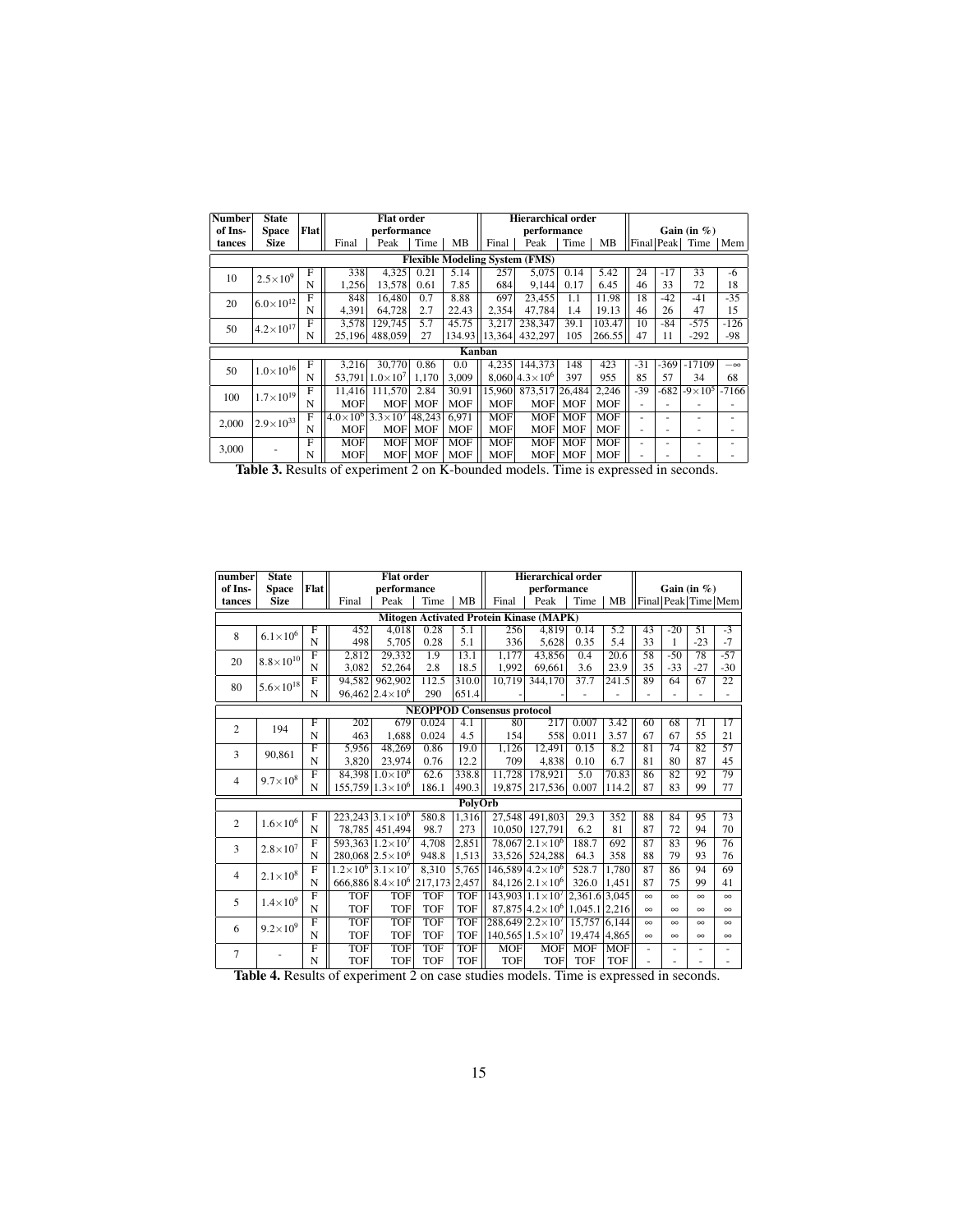never cleaned. Other experimentations with different cleaning policies did not lead to better results.

In the FMS model, marking complexity increases slower than in MAPK. However, we can observe that increasing the initial marking decreases performance.

Table 4 shows that our heuristic scales up quite well for large models but still remains less efficient for purely K-bounded models (MAPK). It is of interest to observe that, for PolyORB that contains some K-bounded places, performances of our algorithms are still good: the flat orders we used fail for PolyORB 5 while the hierarchical one fails for 7

The MAPK model also reveals very different behavior of our algorithm when we elaborate the hierarchy from NOA99 or FORCE flat orders.

Conclusions It is obvious from this experiment that the N-Cut-Naive Hierarchy heuristic is of interest for large P/T net models, like the ones obtained by unfolding of colored nets (or mostly colored nets). The increase of color classes cardinality generates numerous P/T places, thus increasing the probability to find identical parts that can be shared. This is why this approach scales up well.

However, our heuristic is less adapted for K-bounded models such as FMS, Kanban and MAPK. Our diagnostic is threefold:

- First, they are small (22 places or less) and thus, the probability to have identical part of SDD is practically null.
- Second, since the models do not grow in number of places but only involve more tokens, the SDD structure remains the same (with no more sharing probability). The gain from the structure remains fixed while, when initial marking increases, the complexity due to the generated markings still increases (this effect is contradictory to the previous one).
- Third, a deep analysis of the SDD structure shows that, if the SDD size grows in depth (longer sequences and hierarchies) for colored models, complexity increases in width for K-bounded models. In this configuration, exploration of values during the union and intersection operations grows quadratically with the width of the  $SDD<sup>10</sup>$ .

#### 4.5 Experiment 3: Interest for Hierarchical Encoding

The objective is to check if no side-effect comes from the selected flat order heuristics. To do so, we proceed to an analysis of performances against random flat orders. We apply these orders on two cases studies models: Neoppod 2 (mostly colored) and MAPK 8 (K-bounded).

Results they are displayed on Figures 9 (for Neoppod 2) and 10 (for MAPK 8). Each figure contains four charts showing, for each of the 500 executions: *i)* as "+" dots, the value for the selected random flat static order and  $ii$ ) as " $\circ$ " dots, the value we get when

 $10$  This ruins the saturation [12] mechanism we aim to activate with our encoding.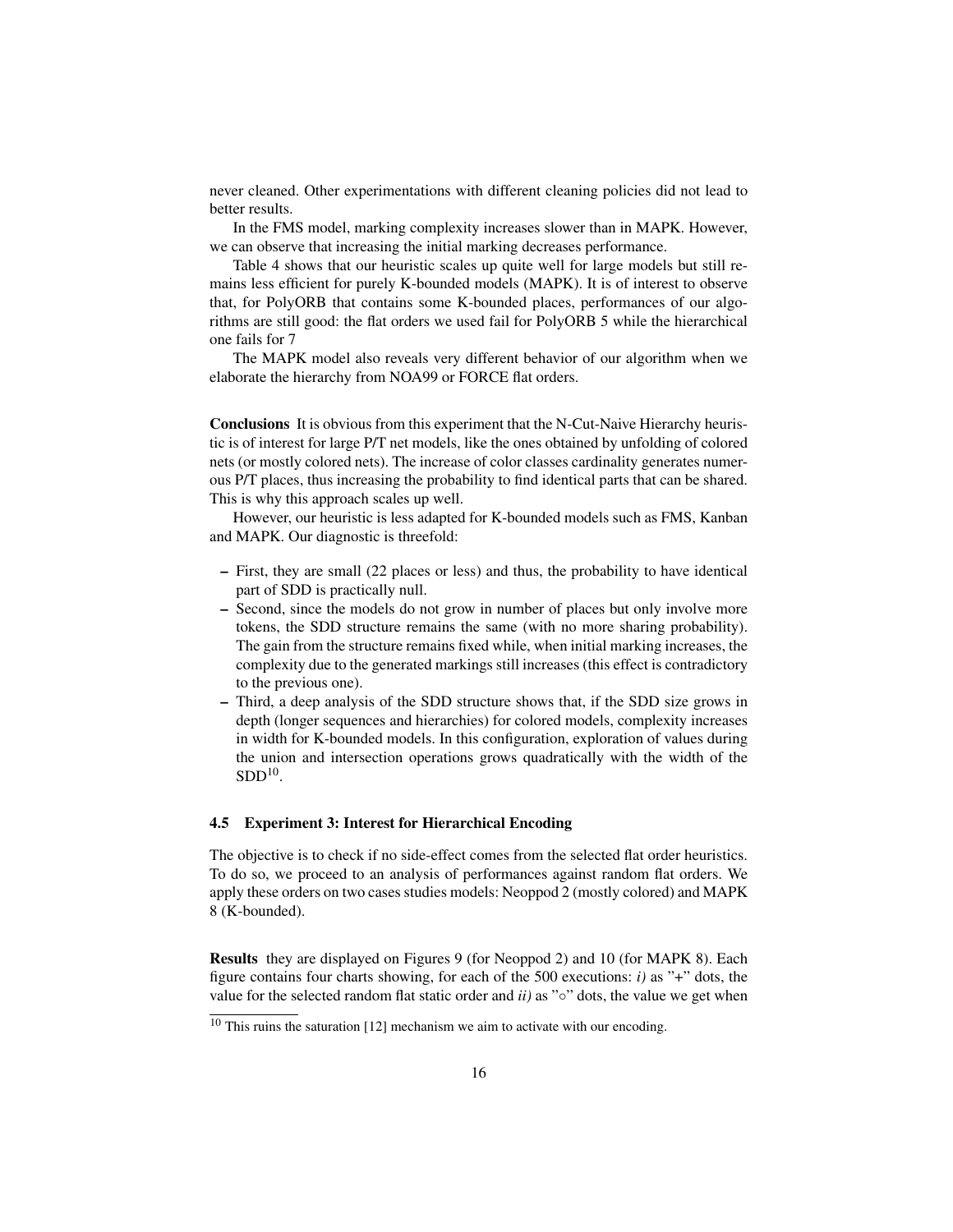

(a) Measures for the 500 experiments

| <b>Measure</b>  |                     | Flat        |                                                 |     |                            |     | Hierarchicalized Success Lowest Highest |      |      |  |  |
|-----------------|---------------------|-------------|-------------------------------------------------|-----|----------------------------|-----|-----------------------------------------|------|------|--|--|
|                 | Min                 | Avg         | Max                                             |     | Min   $Avg$   Max          |     | Rate                                    | Gain | Gain |  |  |
| Final SDD       |                     | $1254$ 2211 | 3027                                            | 348 | 581                        | 790 | 100%                                    | 72%  | 75%  |  |  |
| Peak SDD        |                     |             | 6 790   11 556   18 113   1 552   2 830   4 640 |     |                            |     | 100%                                    | 64%  | 85%  |  |  |
| Time $(s)$      | 0.17                | 0.32        | 0.56                                            |     | $0.03 \mid 0.05 \mid 0.07$ |     | 100%                                    | 78%  | 90%  |  |  |
| Memory (Mbytes) | 6.4                 | 8.28        | $10.33$   3.97   4.54   5.19                    |     |                            |     | 100%                                    | 36%  | 54%  |  |  |
|                 | (b) Summarv of data |             |                                                 |     |                            |     |                                         |      |      |  |  |

Fig. 9. Experiment on random orders and associated hierarchization for Neoppod (2)

the N-Cut-Naive Hierarchy heuristics is processed on this order for  $N = 2$ . Four values are measured:

- The number of SDD nodes,
- The peak of SDD nodes,
- Time computation in seconds,
- The peak of memory consumption in Mbytes.

For each figure, a table summarizes results and shows the success rate of the N-Cut-Naive Hierarchy heuristic (*i.e.* the hierarchical order is better than the flat one). The lowest and highest gains between the flat static order and the hierarchical one are also shown on this table.

Conclusions Once again, we observe different results for the Colored and K-bounded models. For Neoppod, there is always a clear separation between the two measures, showing that, in all cases, our heuristic provides better results (see summary in Table 9(b)):

– more than 72% gain for the final number of SDD,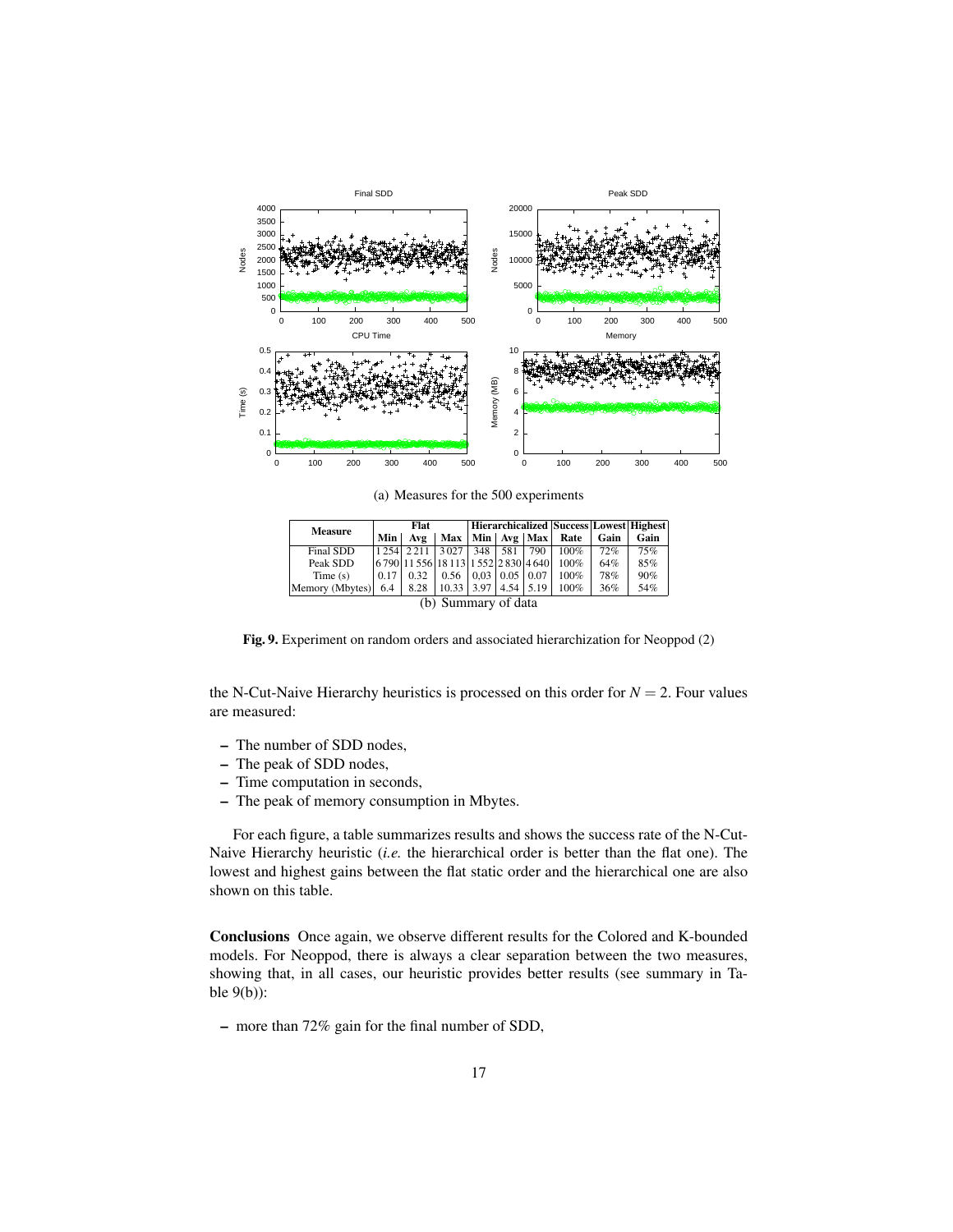

(a) Measures for the 500 experiments

| <b>Measure</b>                  |      | Flat   |                                                           |      | <b>Hierarchicalized</b> |         |      |         | Success Lowest Highest |
|---------------------------------|------|--------|-----------------------------------------------------------|------|-------------------------|---------|------|---------|------------------------|
|                                 | Min  | Avg    | Max                                                       | Min  | Avg                     | Max     | Rate | Result  | result                 |
| Final SDD                       |      |        | 2845   71 255   373 639   1513   36 182                   |      |                         | 200 176 | 100% | 29%     | 71%                    |
| Peak SDD                        |      |        | 84 240   932 657   4194 300   72 305   795 300   3292 390 |      |                         |         | 65%  | $-173%$ | 71%                    |
| Time(s)                         | 4.40 | 164.63 | 980.54                                                    | 1.42 | 49.73                   | 233.83  | 99%  | $-38%$  | 93%                    |
| Memory (Mbytes)  34.89   362.69 |      |        | 1598.36   26.12   250.31                                  |      |                         | 1251.59 | 91%  | $-122%$ | 79%                    |
|                                 |      |        | (b) Summary of data                                       |      |                         |         |      |         |                        |

Fig. 10. Experiment on random orders and associated hierarchization for MAPK (8)

- more than 64% gain for the SDD peak,
- more than 78% gain for CPU,
- more than 36% gain for memory.

These are good results since the proposed flat orders are usually not efficient.

For MAPK, results are not as good as for the other model. The hierarchical static order is not always better than the flat ones. However, except for the peak, hierarchization often generates a better results (91% hits for memory consumption). This is consistent with the second experience. However, we note in Table 10(b) that we sometimes get good results (for example, up to 79% memory gain).

# 4.6 Discussion

From these experiments we can conclude that our heuristic is good for large P/T nets and of less interest when the size of the state space depends on the number of tokens only (*e.g.* K-bounded models).

The last experiment also showed that our heuristics does not rely on any flat static order. It can thus be plugged to any existing heuristics providing a flat order.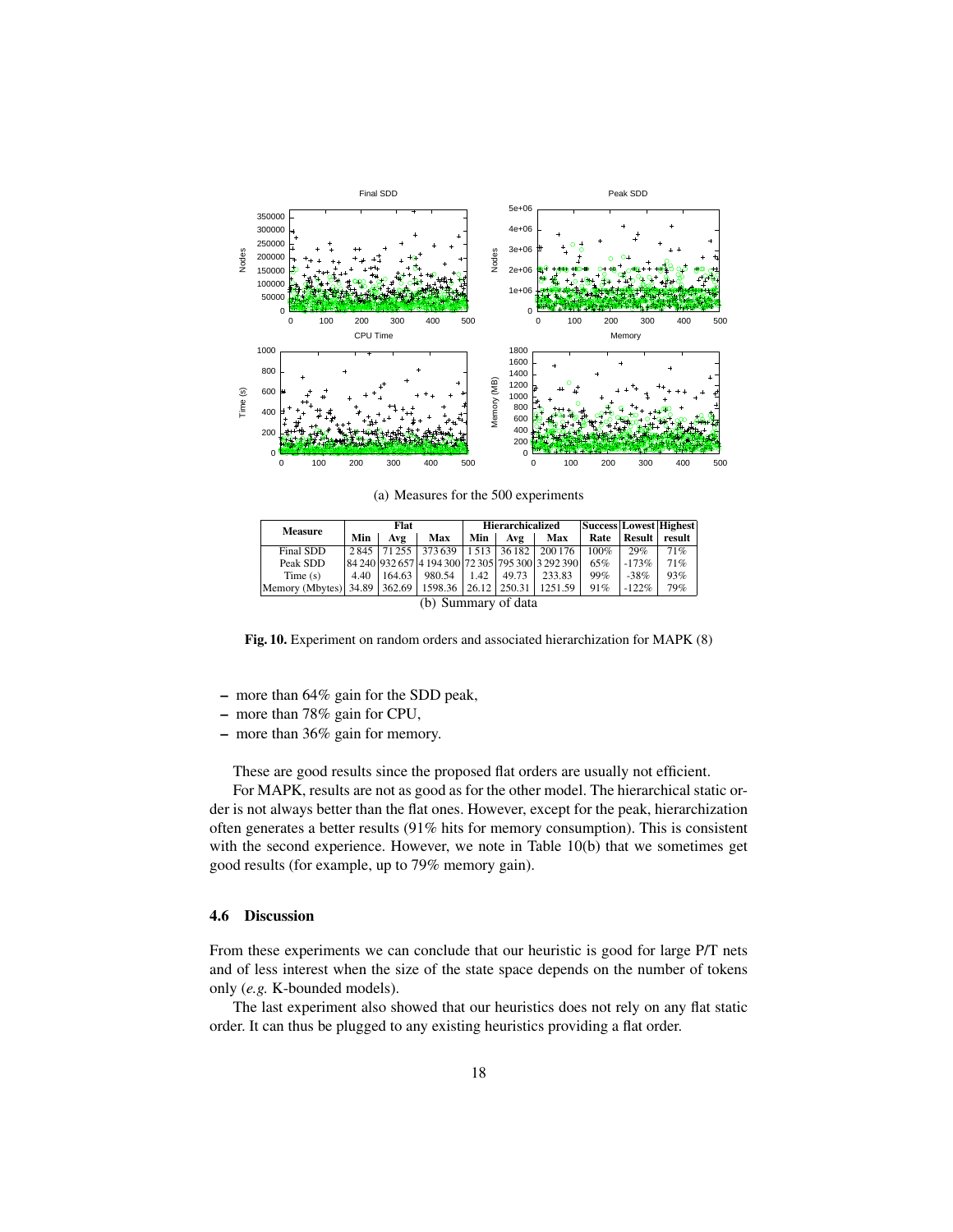However, this heuristics suffers from its blindness: it does not consider the structure of the P/T net and thus may discard parts of the structure that could have been shared efficiently.

# 5 Conclusion

In this paper, we propose a hierarchical way to encode a state space using decision diagrams (Hierarchical Set Decision Diagrams – SDD [16]) to cope with combinatorial explosion of state space generation. To the best of our knowledge no work has been done to automatically define a hierarchical static order with decision diagrams.

We present the N-Cut-Naive heuristics. It starts from an existing flat order and builds a hierarchical order suitable for large P/T net models.

Benefits of the proposed algorithm are:

- State space generation consumes less memory than the one needed when using flat orders, thus allowing to process larger specifications.
- the CPU time required to hierarchize a flat order is negligible compared to the state space generation.

Experiments show excellent gains when the complexity comes from the structure of the specification (*e.g.* large models). However, this is not the case for smaller specifications with a large state space due to numerous tokens hold in places. This is illustrated with two characteristics of our benchmark models: P/T nets unfolded from Colored nets (large models) and K-bounded P/T nets (large markings).

Nevertheless, one can think that when modeling complex systems, both types of complexity are present in the specification: thus, our approach should provide benefits for model checking of most P/T nets. This is confirmed by our results on some "case studies" models that do not exclusively belong to one class (*i.e.* Neoppod and PolyORB models).

Future Work The problems detected for K-bounded models comes from the presence of strongly communicating places (this is very true in the MAKP specification). A future study would be to mix IDD and SDD (allowing intervals to label some arcs of hierarchical diagram). However, such a study needs a more detailed static analysis of the structure of the model. In that domain, more flexible classes of decision diagrams such as the poly-DD [24] might offer better solutions.

Another extension of this work concerns the elaboration of an algorithm that directly computes a hierarchical order. Once again, the use of structural analysis such as P-invariants, deadlocks, or traps in the model is needed to provide the computation modules leading to a better sharing in the state space and thus, to a better compression ratio.

Thanks The authors thank the anonymous reviewers for their useful comments on the paper.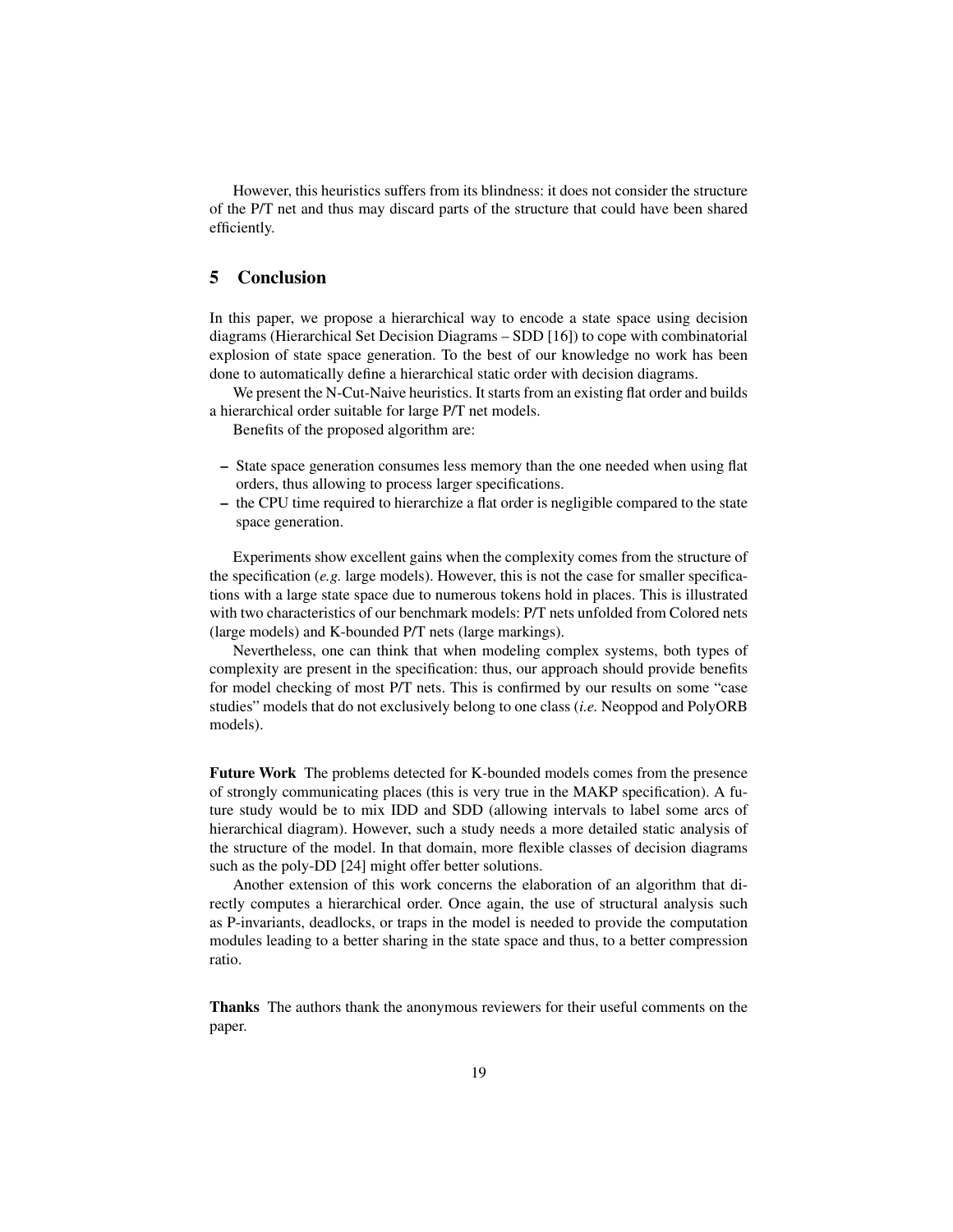### References

- 1. F. A. Aloul, I. L. Markov, and K. A. Sakallah. FORCE: a fast and easy-to-implement variable-ordering heuristic. In *ACM Great Lakes Symposium on VLSI*, pages 116–119. ACM, 2003.
- 2. R. Bahar, E. Frohm, C. Gaona, G. Hachtel, E. Macii, A. Pardo, and F. Somenzi. Algebric decision diagrams and their applications. *Formal Methods in System Design*, 10:171–206, 1997.
- 3. B. Bollig and I. Wegener. Improving the variable ordering of obdds is np-complete. *IEEE Transactions on Computers*, 45(9):993–1002, September 1996.
- 4. K. S. Brace, R. L. Rudell, and R. E. Bryant. Efficient implementation of a BDD package. In *27th Annual ACM IEEE Design Automation Conference*, pages 40–45. ACM, 1991.
- 5. R. Brayton, G. Hachtel, A. Sangiovanni-Vincentelli, F. Somenzi, A. Aziz, S. Cheng, S. Edwards, S. Khatri, Y. Kukimoto, A. Pardo, S. Qadeer, R. Ranjan, S. Sarwary, T. Staple, G. Swamy, and T. Villa. Vis: A system for verification and synthesis. In *Computer Aided Verification*, volume 1102 of *LNCS*, pages 428–432. Springer Verlag, 1996.
- 6. R. Bryant. Graph-based algorithms for boolean functionmanipulation. C-35(8):677–691, August 1986.
- 7. D. Buchs and S. Hostettler. Sigma decision diagrams. In A. Corradini, editor, *TERMGRAPH 2009 : Premiliminary proceedings of the 5th International Workshop on Computing with Terms and Graphs*, number TR-09-05, pages 18–32. Universita di Pisa, 2009. `
- 8. J. R. Burch, E. M. Clarke, K. L. McMillan, D. L. Dill, and L. J. Hwang. Symbolic Model Checking: 10<sup>20</sup> States and Beyond. In *5th Annual IEEE Symposium on Logic in Computer Science*, pages 428–439, 1990.
- 9. G. Chiola, C. Dutheillet, G. Franceschinis, and S. Haddad. Stochastic well-formed colored nets and symmetric modeling applications. *IEEE Transactions on Computers*, 42(11):1343– 1360, 1993.
- 10. C. Choppy, A. Dedova, S. Evangelista, S. Hong, K. Klai, and L. Petrucci. The neo protocol for large-scale distributed database systems: Modelling and initial verification. In *31st International Conference on Applications and Theory of Petri Nets (PETRI NETS 2010)*, volume 6128 of *LNCS*, pages 145–164. Springer, 2010.
- 11. G. Ciardo, G. Luttgen, and A. S. Miner. Exploiting interleaving semantics in symbolic state- ¨ space generation. *Formal Methods in System Design*, 31(1):63–100, 2007.
- 12. G. Ciardo, G. Lüttgen, and R. Siminiceanu. Saturation: An efficient iteration strategy for symbolic state space generation. In *TACAS, LNCS 2031*, April 2001.
- 13. G. Ciardo and A. S. Miner. Smart: Simulation and markovian analyzer for reliability and timing. volume 0, page 60, Los Alamitos, CA, USA, 1996. IEEE Computer Society.
- 14. G. Ciardo and K. Trivedi. A decomposition approach for stochastic reward net models. *Perf. Eval*, 18:37–59, 1993.
- 15. A. Cimatti, E. Clarke, F. Giunchiglia, and M. Roveri. Nusmv: A new symbolic model verifier. In *Computer Aided Verification*, volume 1633 of *LNCS*, pages 682–682. Springer Verlag, 1999.
- 16. J.-M. Couvreur and Y. Thierry-Mieg. Hierarchical Decision Diagrams to Exploit Model Structure. In *25th IFIP WG 6.1 International Conference on Formal Techniques for Networked and Distributed Systems - FORTE 2005*, volume 3731 of *LNCS*, pages 443–457. Springer, 2005.
- 17. E. W. Dijkstra. Hierarchical ordering of sequential processes. *Acta Informaticae*, 1:115–138, 1971.
- 18. A. Hamez, Y. Thierry-Mieg, and F. Kordon. Building efficient model checkers using hierarchical set decision diagrams and automatic saturation. *Fundamenta Informaticae*, 94(3- 4):413–437, September 2009.